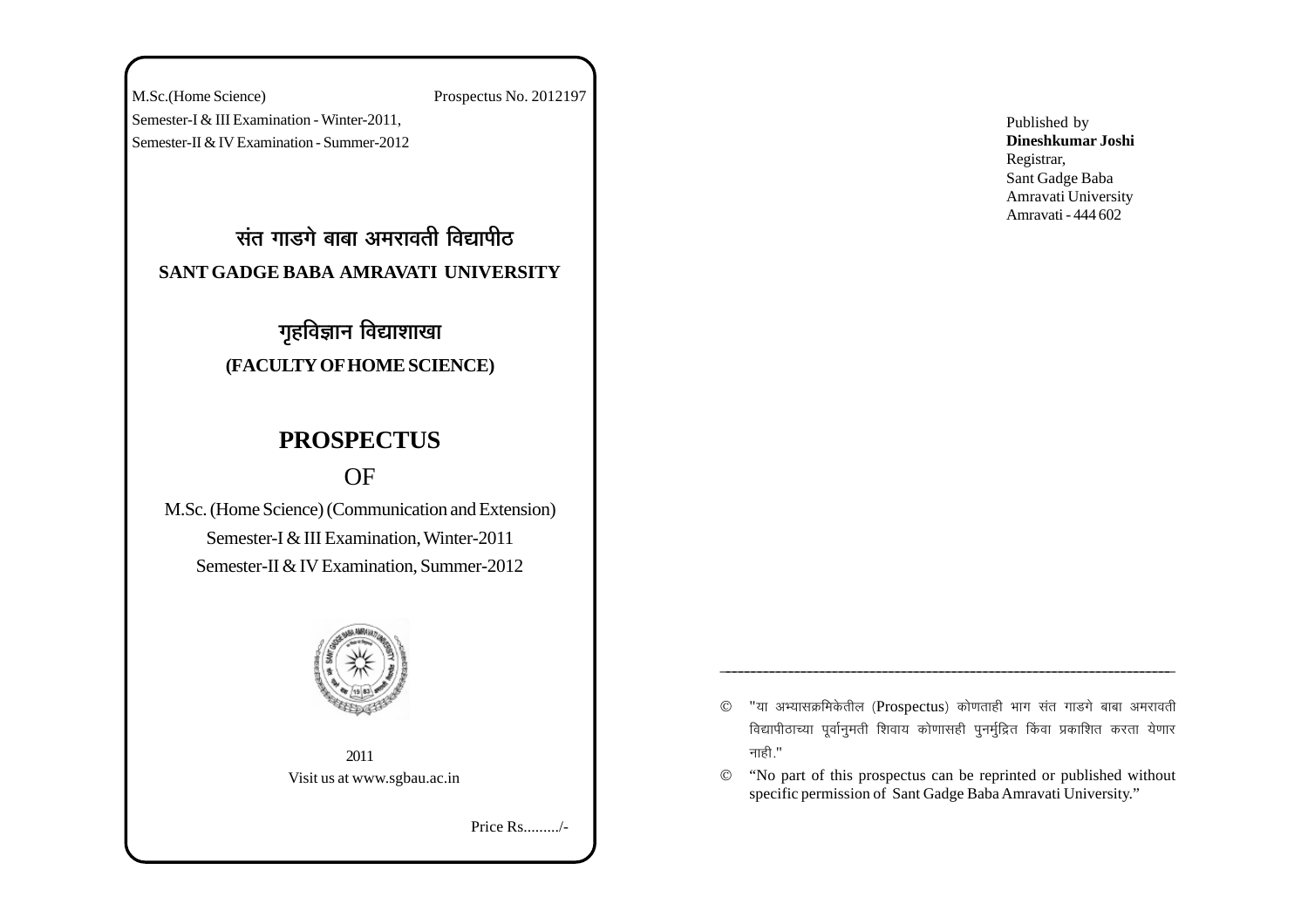# **I N D E X M.Sc. (Home Science) (Communication and Extension) (Semester-I to IV) (Prospectus No.2012197)**

| Sr.              | Subject                                                                           | Page Nos. |
|------------------|-----------------------------------------------------------------------------------|-----------|
| N <sub>0</sub>   |                                                                                   |           |
| $\overline{1}$ . | <b>Special Note</b>                                                               | $1-2$     |
| 2.               | Direction No.46 of 2010                                                           | $3 - 23$  |
|                  | Semester-I                                                                        |           |
| 3.               | Community Organisation and Development Theories                                   | 24        |
| $\overline{4}$ . | Sustainable Development Initiatives & Approaches                                  | 26        |
| 5.               | Human Learning Psychology                                                         | 29        |
| б.               | Programme Design and Evaluation                                                   | 30        |
| 7.               | Computer Application in Communication and                                         |           |
|                  | <b>Extension Statistics</b>                                                       | 33        |
|                  | Semester-II                                                                       |           |
| 8.               | <b>Extension Education System</b>                                                 | 34        |
| 9.               | <b>Training Methodology</b>                                                       | 36        |
| 10.              | Communication Approaches in Extension                                             | 39        |
| 11.              | Entrepreneurship Development in Communication                                     | 41        |
| 12.              | Research Methods in Communication and Extension                                   | 43        |
|                  | Semester-III                                                                      |           |
| 13.              | Development Project Management                                                    | 47        |
| 14.              | <b>IEC Material Production</b>                                                    | 48        |
| 15.              | Management of Non-Government Organization                                         | 48        |
| 16.              | <b>Writing for Media</b>                                                          | 50        |
| 17.              | <b>Curriculum Planning and Development</b>                                        | 51        |
| 18.<br>19.       | Management of Human Service Organization<br>Media Planning and Social Advertising | 53<br>55  |
| 20.              | <b>Curriculum Text Production</b>                                                 | 57        |
| 21.              | Community Health & Hygiene Education                                              | 59        |
| 22.              | <b>Media Research and Evaluation</b>                                              | 61        |
| 23.              | <b>Evaluation of Curriculum and Text</b>                                          | 62        |
|                  | <b>Semester-IV</b>                                                                |           |
| 24.              | Writing Editing and Reporting for Mass Communication.                             | 64        |
| 25.              | <b>Current Trends and Issues in Extension and Communication</b>                   | 65        |
| 26.              | Scientific Writing                                                                | 67        |

#### **SANT GADGE BABA AMRAVATI UNIVERSITY**

#### **SPECIAL NOTE FOR INFORMATION OF THE STUDENTS**

- (1) Notwithstanding anything to the contrary, it is notified for general information and guidance of all concerned that a person, who has passed the qualifying examination and is eligible for admission only to the corresponding next higher examination as an ex-student or an external candidate, shall be examined in accordance with the syllabus of such next higher examination in force at the time of such examination in such subjects, papers or combination of papers in which students from University Departments or Colleges are to be examined by the University.
- (2) Be it known to all the students desirous to take examination/s for which this prospectus has been prescribed should, if found necessary for any other information regarding examinations etc. refer the University OrdinanceBooklet the various conditions/provisions pertaining to examinations as prescribed in the following Ordinances-

| Ordinance No. 1       |                | Enrolment of Students.                        |
|-----------------------|----------------|-----------------------------------------------|
| Ordinance No.2        |                | <b>Admission of Students</b>                  |
| Ordinance No. 4       |                | <b>National Cadet Corps</b>                   |
| Ordinance No. 6       |                | Examination in General (relevant<br>extracts) |
| Ordinance No. 18/2001 | $\ddot{\cdot}$ | An Ordinance to provide grace marks           |
|                       |                | for passing in a Head of passing and          |
|                       |                | Inprovement of Division (Higher               |
|                       |                | Class) and getting Distinction in the         |
|                       |                | subject and condonation<br>of                 |
|                       |                | defficiency of marks in a subject in          |
|                       |                | all the faculties prescribed by the           |
|                       |                | Statute NO.18, Ordinance 2001.                |
| Ordinance No.9        |                | Conduct of Examinations                       |
|                       |                | (Relevant extracts)                           |
| Ordinance No.10       | $\ddot{\cdot}$ | Providing for Exemptions and                  |
|                       |                | Compartments                                  |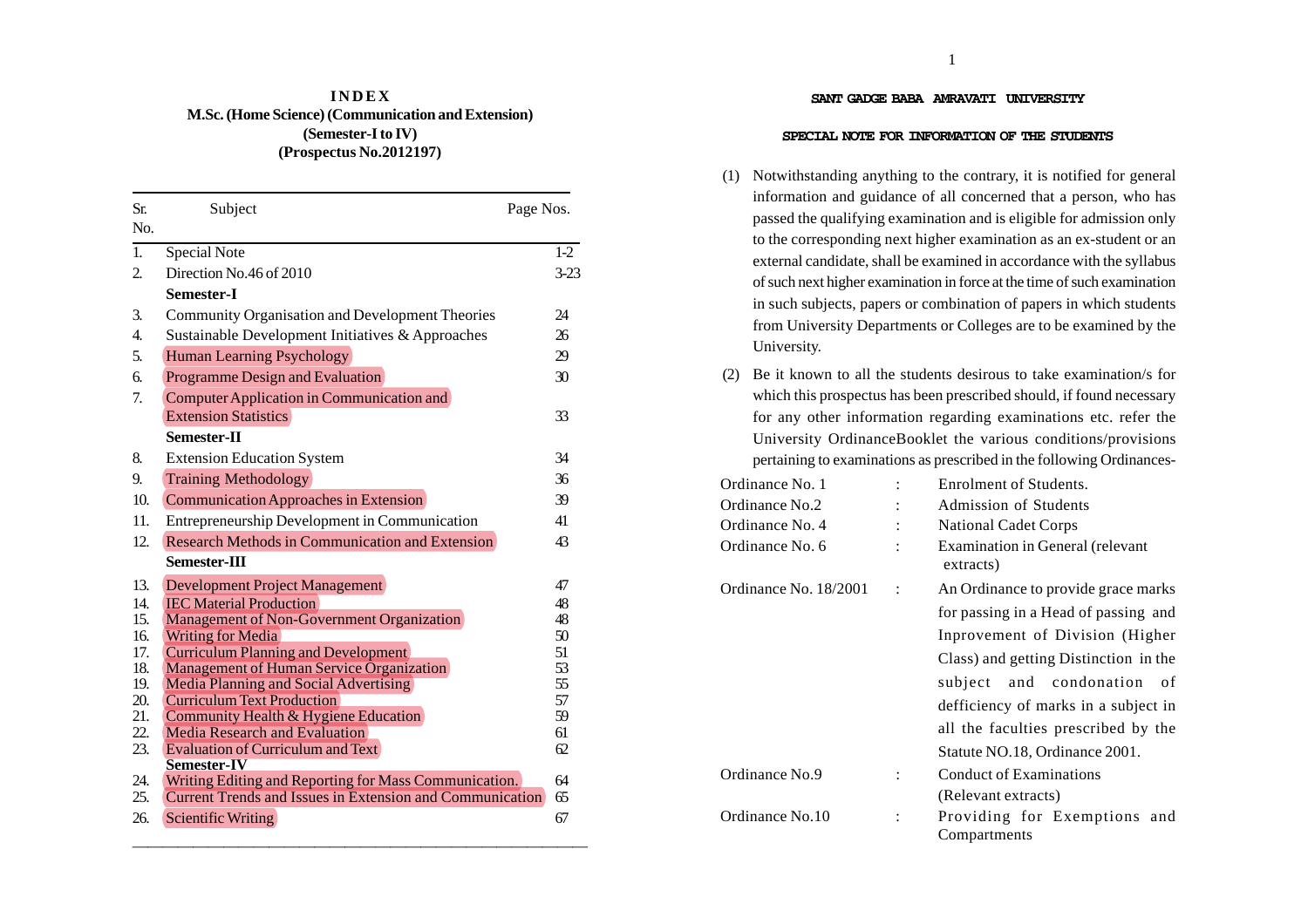| Ordinance No. 19       |  |
|------------------------|--|
| Ordinance No.109       |  |
|                        |  |
|                        |  |
| Ordinance No.6 of 2008 |  |
| Ordinance No. 19/2001  |  |
|                        |  |

Recording of a change of name of a University Student in the records of the University For improvement of Division/Grade. An Ordinance for Central Assessment Programme, Scheme of Evaluation and Moderation of answer books and preparation of results of the examinations, conducted by the

Admission of Candidates to Degrees

University, Ordinance 2001. **------------------------------------------------------------------------------------------------Dineshkumar Joshi**

Registrar Sant Gadge Baba Amravati University

#### **PATTERN OF QUESTION PAPER ON THE UNIT SYSTEM**

The pattern of question paper as per unit system will be boradly based on the following pattern.

- (1) Syllabus has been divided into units equal to the number of question to be answered in the paper. On each unit there will be a question either a long answer type or a short answer type.
- (2) Number of question will be in accordance with the unit prescribed in the syllabi for each paper i.e. there will be one question on each unit.
- (3) For every question long answer type or short answer type there will be an alternative choice from the same unit. However, there will be no internal choice in a question.
- (4) Division of marks between long answer and short answer type question will be in the ratio of 40 and 60.
- (5) Each short answer type question shall Contain 4 to 8 short sub question with no internal choice.

**Syllabus Prescribed for M.Sc. (Home Science) (Communication & Extension) Semester-I & Semester-II (Implemented from the Academic Session 2010-11)**

# **Semester-I Subject Code 115CO45 Community Organization and Development Theories**

| Theory: $3$ Periods/Wk/ $(3$ Credits) | Theory Paper<br>$\therefore$ 50 |
|---------------------------------------|---------------------------------|
| Practical: 2 Periods/Wk/(1 Credits)   | Th.Int.Ass.Marks: 25            |
|                                       | Practical Int. Mks.: 25         |

Total Mks  $\cdot$  100

#### **Learning Objectives :-**

After completion of the course the students will be able to -

- understand the concept, structure and organisation of different types of communities.
- • understand the factors comtributing to changes in community, community organisation and their mobilisation for developmental goods.

#### **Theory :**

#### **Unit-1 : The Community :**

- 1.1 Definition, concept and characteristics of a community.
- 1.2 Structure and organisation of different types of community – Tribal, Rural and Urban.
- 1.3 Comparison between Tribal, Rural and Urban Communities. Folkways, Taboos, Mores, Custom, Tradition.

# **Unit-2 : Social Groups and Organisations :**

- 2.1 Concept, types, characteristics of different social groups, interest, attitude and motivation for affiliations.
- 2.2 Dynamics of social group Family and kinship groups, class and class based groups, interest groups and associations.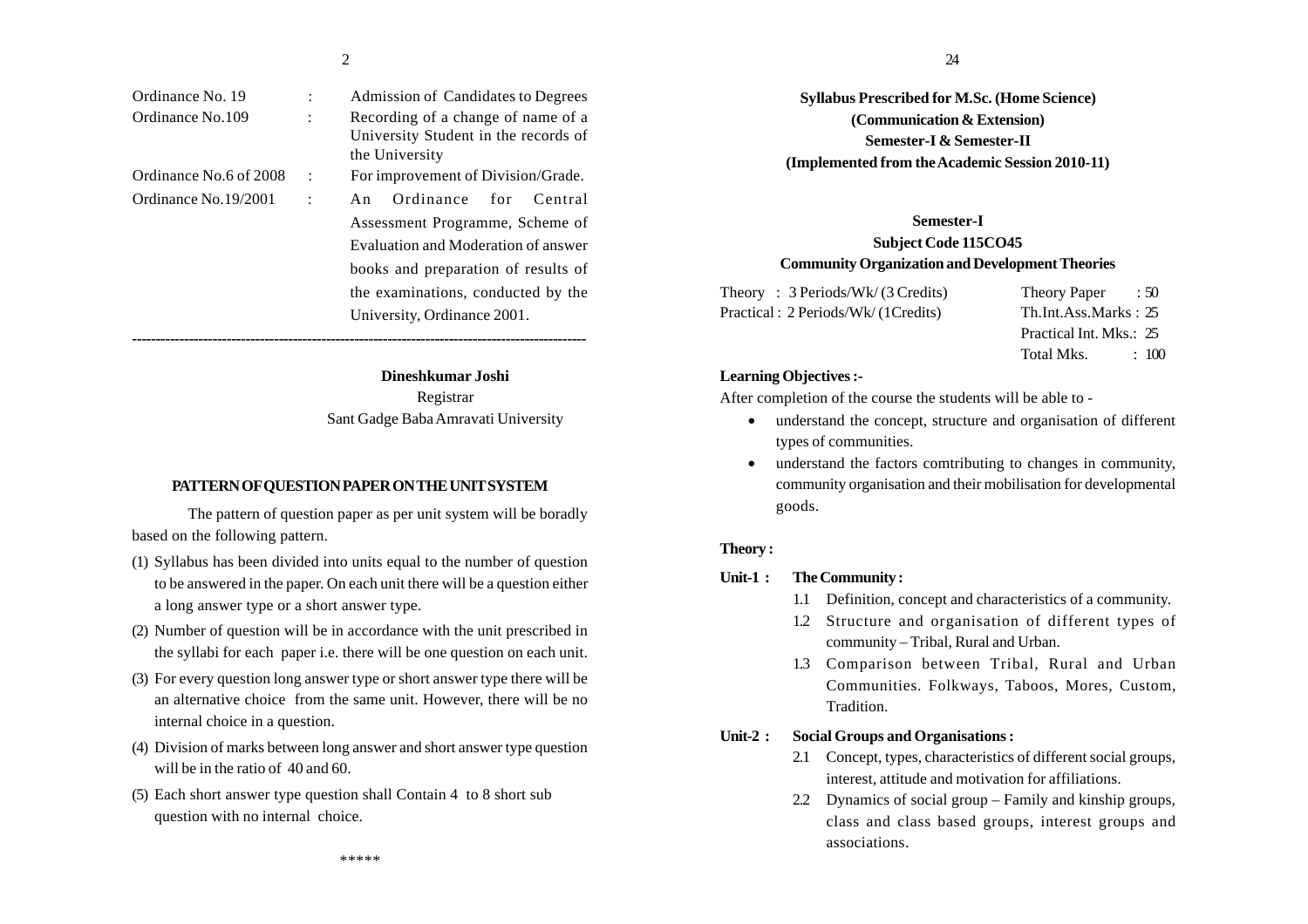# **Unit-3 : Dynamics of Change in Community :**

- 3.1 Social Organisatons Family, school, cooperatives and other organisations, and their role in community.
- 3.2 Factors contributing to change and transition in the structure and organisation of community. Mass Media and communication globalisation and their impact on community.
- 3.3 Concept of Planned Social change, peoples participation, concept, types and barriers to participation in bringing about social change.

#### **Unit-4 : Organisation in Development :**

- 4.1 Indicators of development, theories of development.
- 4.2 Organisation involved in development-government, corporate and voluntary sector organisations.
- 4.3 Analysis of organisations, their present role and future potential in facilitating development, inter sectoral synergy.

# **Unit-5 : Community Leadership :**

- 5.1 Leadership Concept, theories of leadership, pattern and characteristics of leaders in different communities.
- 5.2 Leadership in different organisations involved in development - inter sectoral, gender based analysis.
- 5.3 Role of leadership in Community development.

# **Practicals / Sessionals :-**

- (1) Assessment of socio-economic status of tribals in nearby tribal area, rural area and urban area.
- (2) Study of the different social group as family and kinship groups, class and class based groups, interest groups and association.
- (3) Impact of mass media on family for planned social change.
- (4) Situational analysis of indicators of development for the community.
- (5) Study the role of extension worker / local leader in community Development.

# **References :-**

(1) Burkey, Stan (1993) : People First : A Guide to self Reliant, Participatory Development.

- (2) Dale R. (2000) Organisation and Development Strategies, structures and processes, Sage Publication New Delhi.
- (3) Edward M and Hulme D. (1992), Making a Difference : NGO's and Development in a changing world.
- (4) Hondy C.B. (1983) Understanding Organisations.
- (5) Korten D.C. (1990), People Centred Development Getting to the  $21<sup>st</sup>$ Centrury.
- (6) Desai A.R., Rural Sociology.

# **Semester-I**

# **Subject Code 115SD46 Sustainable Development Initiatives & Approaches**

| Theory : 3 Periods/Wk/ (3 Credits)  | Theory Paper<br>$\therefore$ 45 |
|-------------------------------------|---------------------------------|
| Practical: 2 Periods/Wk/(1 Credits) | Th.Int.Ass.Marks: 30            |
|                                     | Practical Int. Mks.: 25         |
|                                     | Total Mks.<br>$\div$ 100        |

Learning Objectives :- After completion of the course the students will be able to-

- understand the concept of sustainability and development .
- • understand community resources and identify the trends in the extent and consequences of their utilization.
- • evaluate existing structures and established arrangements for sustainable management of community resources.
- • understand relationship between environmentally sound technologies and sustainability.

# **Theory :**

# **Unit-1 : Sustainable development :**

- 1.1 Sustainability Meaning, concept and implications for development. Sustainable development – Concept, Philosophy, Goals.
- 1.2 Dimensions of Sustainable development Social, spiritual, economic, educational, nutritional,security.
- 1.3 Theories of development, change in concept of development, factors leading to change.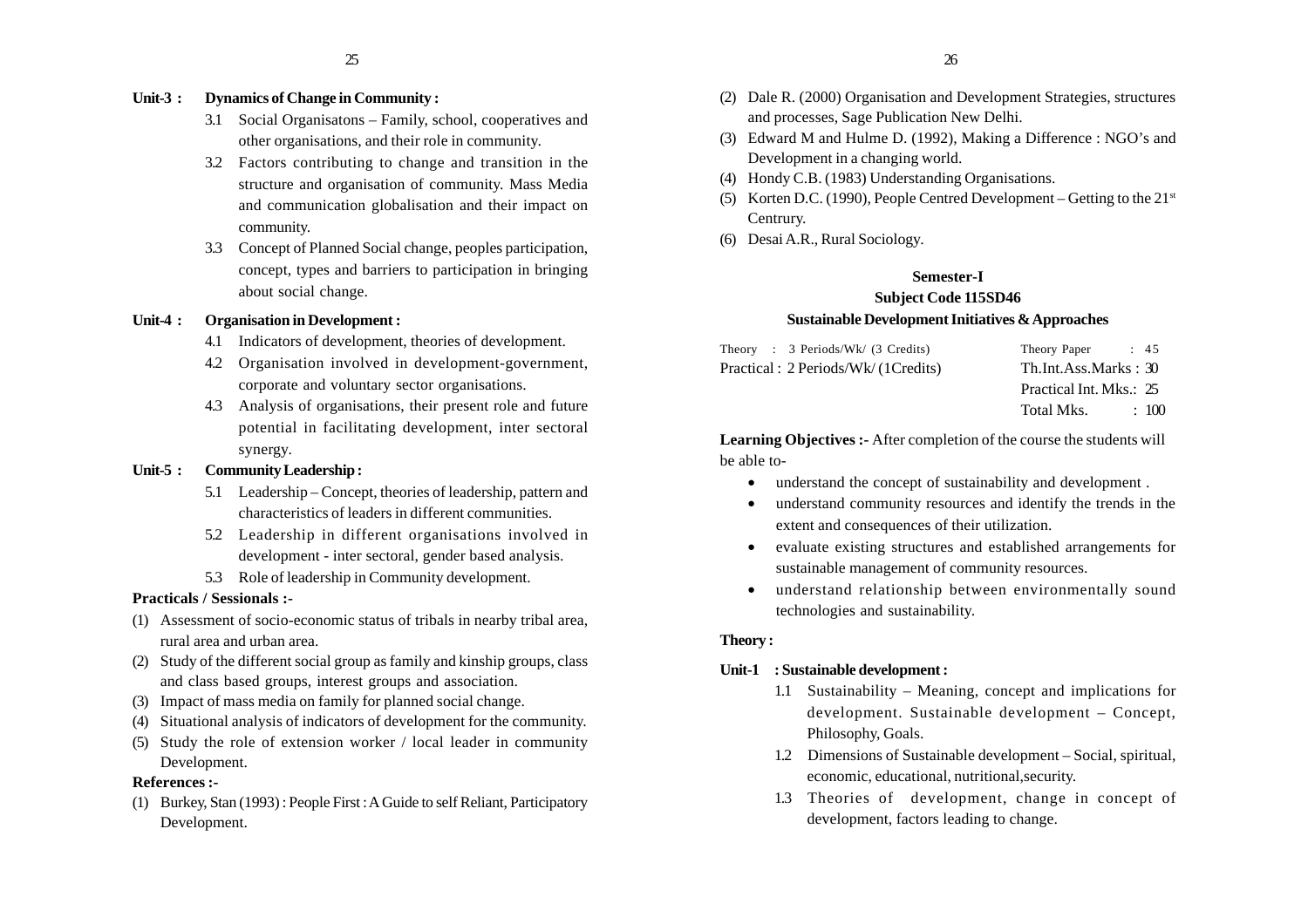#### **Unit-2 : People's Participation and sustainability :**

- 2.1 People's Participation Concept and controversies, types and forms in development initiatives.
- 2.2 Relationship among participation, learning and sustainability. Inter linkage of people's participation for building local knowledge, capacity of people and local institutions.

#### **Unit-3 : Sustainability and Community resource perspective :**

- 3.1 Community resources Concept of resources natural and shared resources.
- 3.2 Ecological (air, water, fuel, flora, fauna), institutional inputs (community groups / networks), understanding resources, their interdependency.
- 3.3 Indicators of environmental unsustainability new paradigm of development.

# **Unit-4 : Management of Community resources and sustainability :**

- 4.1 Trends and changes in Management of Community resources, community based organisational structures and practices.
- 4.2 Factors affecting sustainability of Community resources management initiatives – institutional sustainability, credibility, public image, style of functioning, human resource accountability.
- 4.3 Programme sustainability participation, capacity building, skill development, developing leadership, self reliance. Financial sustainability – corpus funds, assets, networking.
- **Unit-5 : Peoples initiatives and sustainability :**
	- 5.1 Ecology and resource conservation concepts, biodiversity, resource conservation methods, renewable energy and resources, role of people.
	- 5.2 Envirnmentally sound technologies their impact on sustainable management of resources, adoption patterns, impact on lives of people, technologies for water management, fuel and energy conservation, food security.

5.3 Advantages and lacuna in the initiatives of different societal structures in sustainable community resource management initiatives.

**Sessionals / Practicals :-** Study the following particulars in your region and prepare report.

- (1) Survey on awareness of the community regarding concept of sustainability with structured questionnaire or schedule.
- (2) Mapping of available natural resources.
- (3) Evaluation of programmes of atleast two NGO's working for the sustainable development.
- (4) Evaluation of government policies and programmes for sustainable development of community.
- (5) Environmentally sustainable technologies for conservation of natural resources (Fuel, food, water).

- (1) Dale R. (2000), Organisations and Development Strategies, Structures and Processes, Sage Publications, New Delhi.
- (2) Integrated Rural Development for sustainable Livelihood. BAIF Development Research Foundation.
- (3) Mathur G.C. (1993) Low cost Housing in Developing Countries, Oxford and IBH Publishing Co. Pvt. Ltd., New Delhi.
- (4) Mukherjee B.M. (1998), Technologi for Sustainable Development, Guru Ghasidas University, Bilaspur.
- (5) Ranade et.al., Akshaya Vilas sustainable development, Vivekanan Kendra Prakashan Trust, Chennai.
- (6) Sinha P.C. (1998), International Encyclopaedia of Sustainable Development Vol. I to XX, Anmol Publications Pvt.Ltd., New Delhi.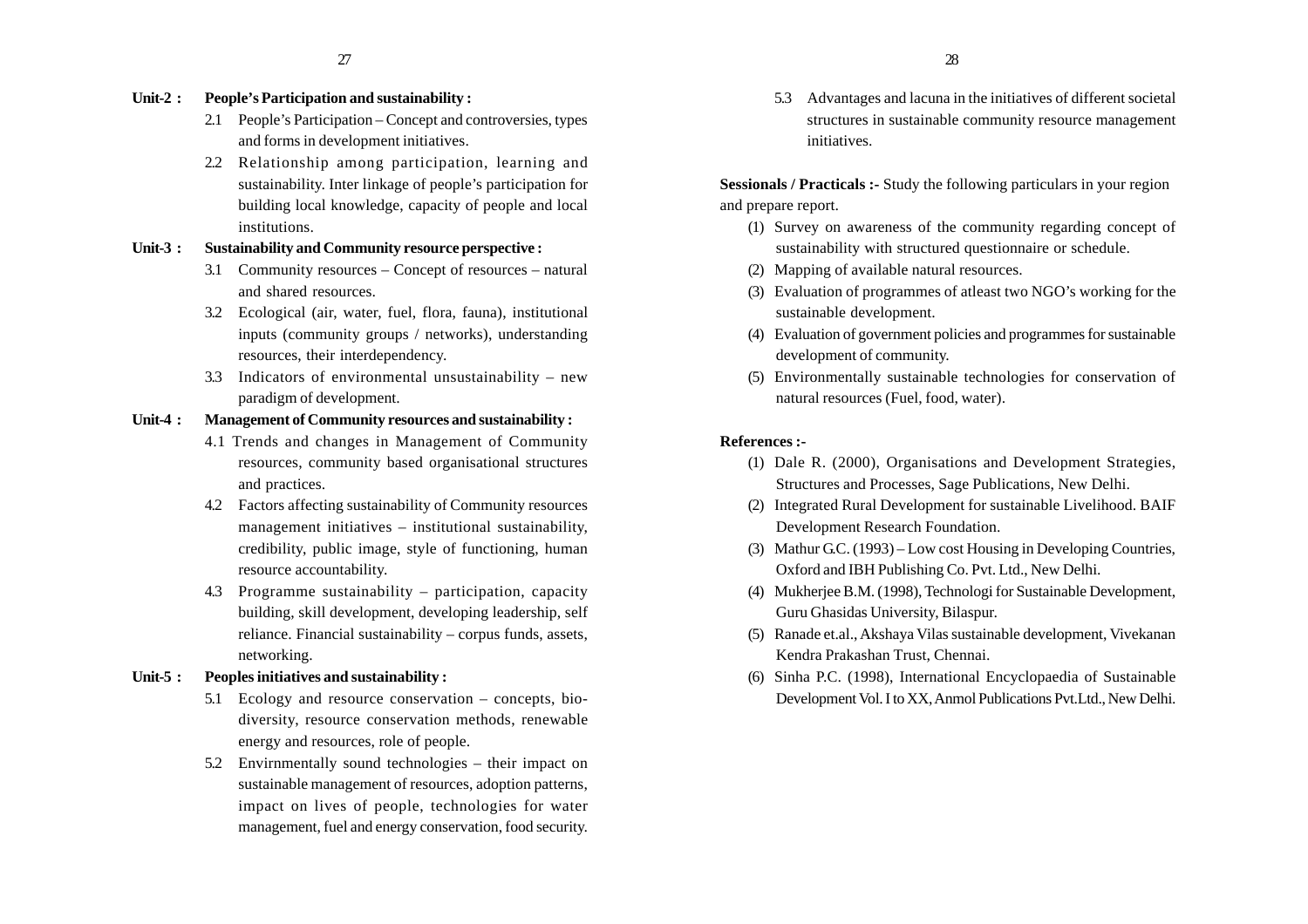# **Semester-I Subject Code 113HL47 Human Learning Psychology**

| Theory : $2 \text{ Hrs/wk }$ –(Credits-2) | Theory Marks: 35    |  |
|-------------------------------------------|---------------------|--|
| $Practical: 2 Hrs/wk - (Credit-1)$        | ThInt.Ass.Marks:15  |  |
|                                           | 25<br>Practical:    |  |
|                                           | 75<br>Total Marks : |  |

**Learning Objectives :-** After completion of the course the students will be able to understand-

- human learning psychology.
- •types of learning for change in knowledge, attitude and skill.
- indicators of human behaviour in learning.

# **Theory :**

# **Unit-1 : Human Learning Psychology :**

- 1.1 Components of Human Behaviour.
- 1.2 Psychology of Human learning.
- 1.3 Importance of human learning psychology in Home Science Extension work..

# **Unit-2 : Learning :**

- 2.1 Learning Concept, Definition, characteristics of learning, and learning curve.
- 2.2 Bloom's taxonomy of educational objectives
- 2.3 Theories of learning, Learning behaviour and
- 2.4 Factors affecting learning.

# **Unit-3 : Cognitive Learning :**

- 3.1 Principles of cognitivism.
- 3.2 The concept of change in cognitive structure.
- 3.3 Measurement of change in knowledge Process, development of test/scale, unit.

# **Unit-4 : Attitude Learning :**

- 4.1 Factors influencing attitude development.
- 4.2 Strategies for changing attitude.

4.3 Measurement of change in attitude – Process, development of test/scale, unit.

# **Unit-5 : Skill learning :**

- 5.1 Factors affecting skill learning.
- 5.2 Task description and task analysis.
- 5.3 Measurement of change in skill Process, development of test/scale, unit.

# **Practical :**

- (1) Develop knowledge test on definite content and implement one it on small sample, calculate knowledge index.
- (2) Develop attitude test on defined topic and calculate validity and reliability of the scale.
- (3) Develop a skill scale on defined task.

# **References :**

- (1) Back C. Robert (1986), Psychological factors at work, Recognition and Control, ILO, Geneva, Occupational Saftey and Health Series No.56.
- (2) Back C. Rober (1986), Apply Psychology understanding people, Prentice Hall Englewoods Cliffs, New Jersey.
- (3) Morgan C.T., King R.A., Robinson N.M. (1979), Introduction to Psychology, Tata McGraw Hill Publishing Co., New Delhi.
- (4) Kolf D. (1984), Experimental Learning Experiences as the source of learning and development.
- (5) Chauhan S.S. (1984), Advaned Educational Psychology, Vikas, New Delhi.
- (6) Gagne R.M. (1978), The conditions of learning, Molt and Rinehart, New York.
- (7) Bigge M.L. (1982), Learning Theories for Teachers, Harper & Row, New York.

# **Semester-I**

# **Subject Code 115PD48**

# **Programme Design and Evaluation**

| Th.Int.Ass.Marks<br>:40 |                    |
|-------------------------|--------------------|
| :35<br>Practical        |                    |
|                         | Theory Mks.<br>:60 |

- Internal Assessment :15
- Total Marks :150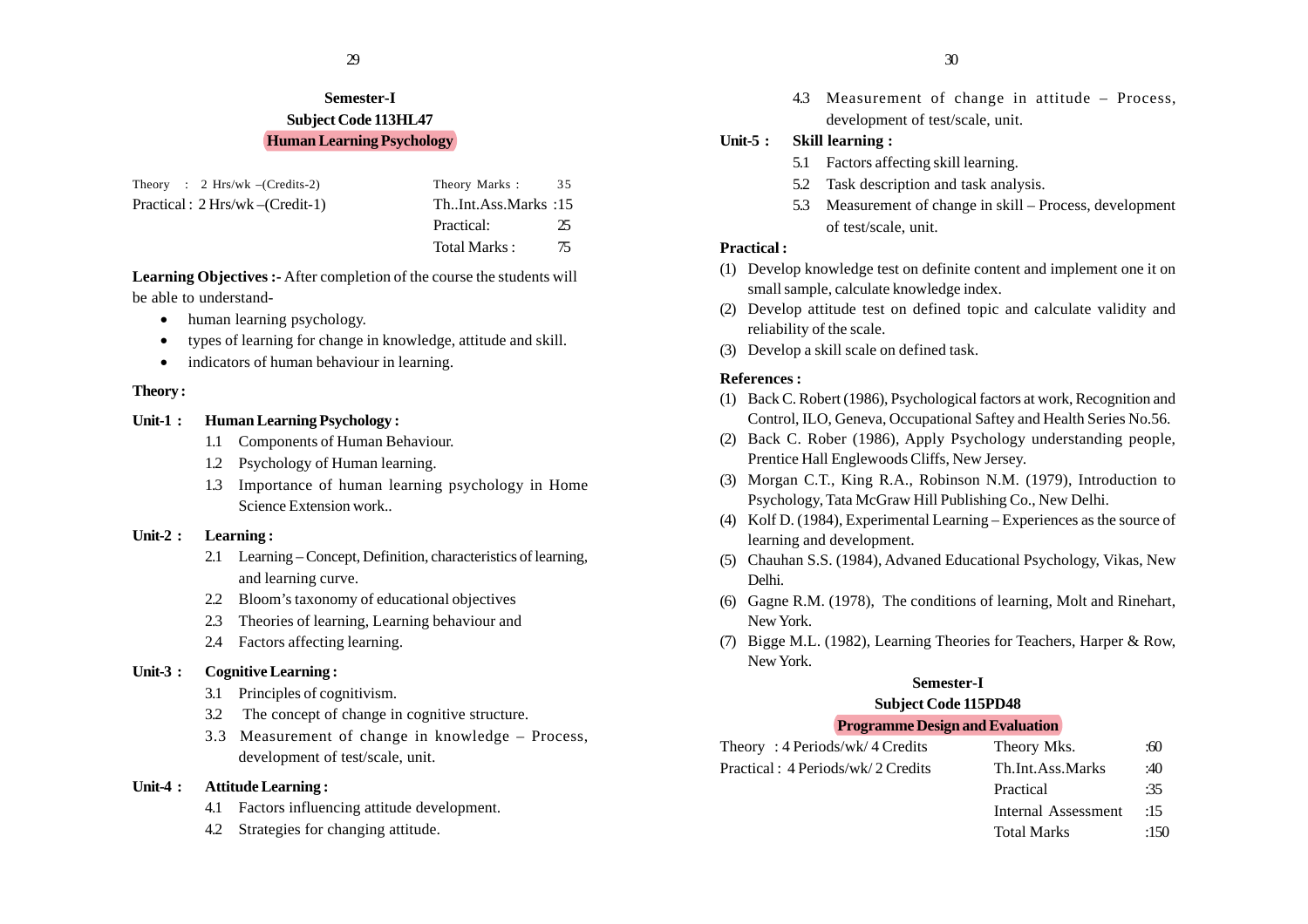#### **Objectives :-**

After completing the course students enable to-

- •understand the process of programme planning in extension.
- •develop ability in planning extension programmes.
- $\bullet$  learn the principles and procedures involved in programme planning, implementation.

# **Theory**

# **Unit-1 : Programme Planning :**

- 1.1 Meaning and importance of programme planning in extension.
- 1.2 Principles of programme planning : Programme development cycle and its component.
- 1.3 Programme Projection : Difference between programme projection and planning.

# **Unit-2 : Plan of Work :**

- 2.1 Meaning and importance components of a plan of work, factors to be considered in preparing plan of work.
- 2.2 Pre-requisites for developing plan, guidelines for developing a written plan, criteria for judging plan of work.
- 2.3 Resources for programme planning : Meaning of resources, types of resources, identification and appraisal of resources, resources mapping, computer application for programme planning.

# **Unit-3 : Programme Implementation :**

- 3.1 Aspects of execution, factors responsible for the successful conduct of a programme.
- 3.2 Role of officials and non-officials in programme implementation.
- 3.3 Linkages with other agencies, problems in implementation.

# **Unit-4 : Evaluation and Follow Up :**

- 4.1 Meaning and purpose of evaluation, types of evaluation – Formative and summative evaluation, self evaluation and external evaluation, criteria for evaluation.
- 4.2 Phases of Evaluation, tools of evaluation- observation sheet, interview schedule, rating scale and check list.

4.3 Follow-up – Need for followup, methods of follow up – correspondence, spot visit, meetings.

# **Unit-5 : Documentation :**

- 5.1 Need for reporting and recording.
- 5.2 Procedures for recording aspects to be covered.
- 5.3 Records and registers to be maintained in implementing institutions.

# **Practicals :-**

- (1) Define objectives of individual and community development programmes (at least two for each group).
- (2) Design the plans of the programmes for above said objectives.
- (3) Enlist role of officials and non-officials for implementation of planned programmes.
- (4) Prepare pans of evaluation of programmes specially focused on types and phases of evaluation.
- (5) Enlist and prepare proformas for documentation of programmes.
- (6) Implement, evaluate, take follow up and prepare report of at least one programme.

- 1) Albrecsht, H. et. al. (1989). Rural Development Series Agricultural Extension Vol. I & II. Basic concepts and methods, Wiley Eastern Limited, New Delhi.
- 2) Chaubey, B.K. (1979). A Handbook of Extension Education, Jyoti Prakashan; Allahabad.
- 3) Dahama, O.P. and Bhatnagar, O.P. (1987). Education and Communication for development. Oxford and IBH Publishing Co., Pvt. Ltd.; New Delhi.
- 4) Extension Education in Community Development. (1961). Ministry of Food and Agriculture. Government of India, New Delhi.
- 5) Pankajam, G. (2000). Extension Third Dimension of Education, Gyan Publishing House ; New Delhi.
- 6) Ray, G.L. (1999). Extension Communication and Management. Naya Prokashi; Calcutta.
- 7) Reddy, A. (1999). Extension Education, Sree Lakshmi Press, Bapatla.
- 8) Sandhu,A.S. (1994) Extension Programme Planning. Oxford & IBH Publishing Company Private Limited, New Delhi.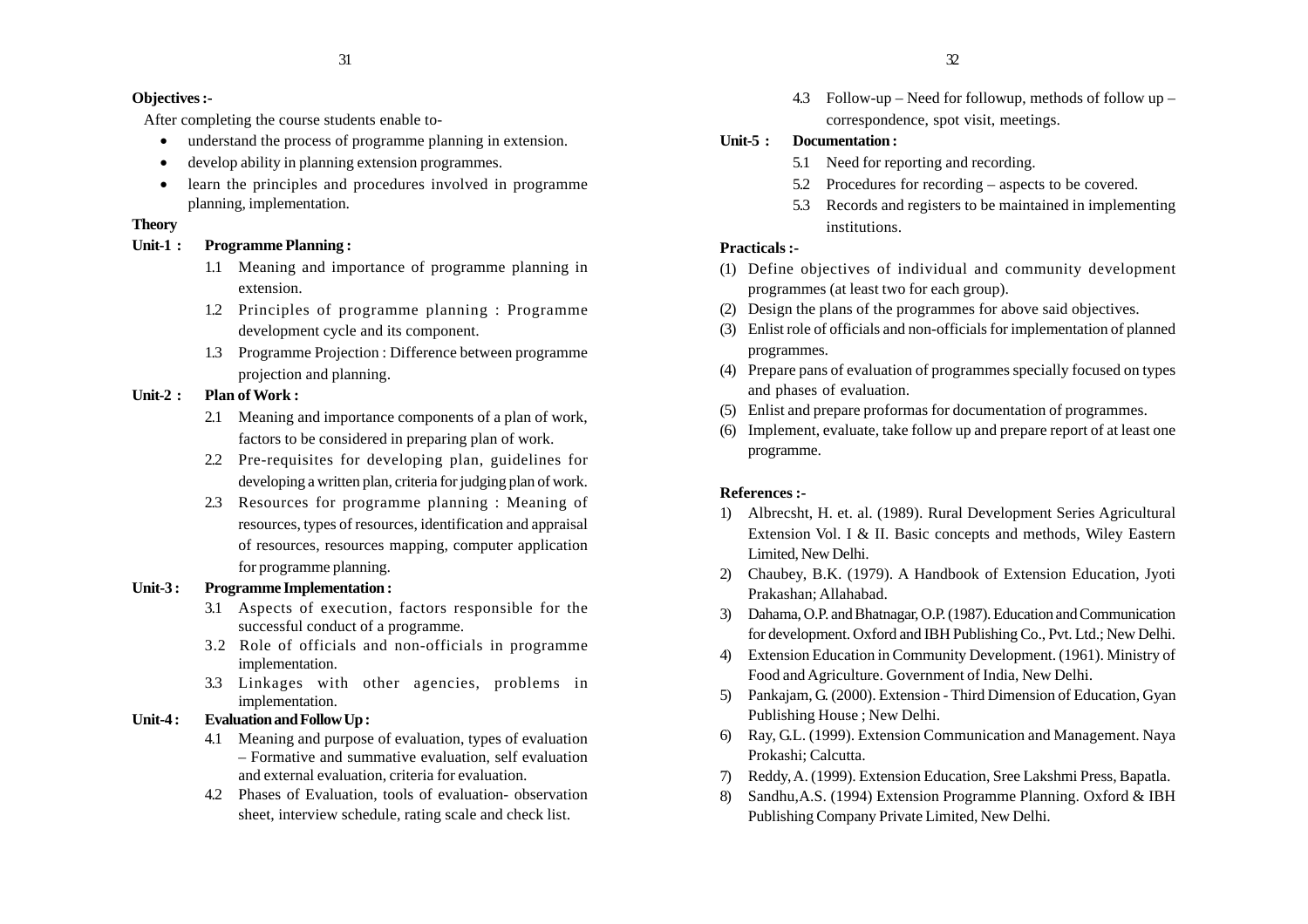- 9) Singh, R. (1987) Textbook of Extension Education. Sahitya Kala Prakashan, Ludhiana.
- 10) Supe, S.V. (1982). Introduction to Extension Education. Oxford Publishers; New Delhi

# **Semester-I**

#### **Subject Code 111CA49**

#### **Computer Application in Communication and Extension Statistics**

| Practical: 4 Periods/wk (2 Credits) | 35<br><b>Practical Marks:</b> |
|-------------------------------------|-------------------------------|
|                                     | Internal Assessment : 15      |

Total Marks : 50

**Objectives :-** After completing course students will be able to -

- understand use of computer in distributional and statistical analysis in communication and extension.
- develop skill of drafting text, reports, tables, figures etc.

#### **Practical :**

- (1) Computer Basics
	- 1.1 Computer Hardware and software.
	- 1.2 Input and out put devices.
	- 1.3 Basic Operations in data handling (copy, paste, prepare file / folder, burn CD's etc.)
- (2) MS Word
	- 2.1 Introducton to MS Word.
	- 2.2 Use for drafting letters and reports.
	- 2.3 Drafting tables.
	- 2.4 Use for drafting reports.
- (3) MS Excel
	- 3.1 Introduction to MS Excel.
	- 3.2 Use of distributional analysis of data in communication and extension.

Use of statistical analysis in communication and extension.

Descriptive Analysis – Mean and standard deviation.

Correlation – Pearsons correlation between two or more variables.

- Parametric test 't' test, analysis of variance, z test.
- Non-parametric test chi square test.
- 3.3 Graphical Presentation Graphs and bar diagrams.
- 3.4 Introduction to applicable statistical analysis softwares.

#### **References :-**

- (1) Literature of MSCIT.
- (2) Garrett, Henry E. (1971), Statistics in Psychology and Education, David Hanley and Co.
- (3) Edward, Experimental Design in Psychological Research.
- (4) Kerlinger, Foundation of Educational Research.
- (5) Mulay Sumati and Sabarathanam V.E. (1980). Research Methods in Extension Education, New Delhi, Sole Selling Agents, MANASHAYAN, 32.

#### **Semester-II**

#### **Subject Code : 125EE50**

#### **Extension Education System**

| Theory: 3 Periods/Wk (3 Credits)    | Theory Paper    | : 45 |
|-------------------------------------|-----------------|------|
| Practical : 2 Periods/Wk (1 Credit) | Theory Internal | : 30 |

- Practical Internal : 25
- Total Marks : 100

**Objectives :** After completion of course students will be enable to

- understand the changing concept of extension
- • get acquainted with the trends in extension approaches and models
- identify the support system development for extension education

#### **Theory**

#### **Unit 1 : Conceptual Analysis**

- 1.1 Analysis of definition and changing concept of extension
- 1.2 Principles and philosophy of extension education
- 1.3 Extension education as discipline and profession

#### **Unit 2 : Extension Models and Approaches**

2.1 Models : Transfer of Technology (TOT), Model, Social Education Model,

Indigenization Model, Social action Model, Empowerment participation Model, Combination Model.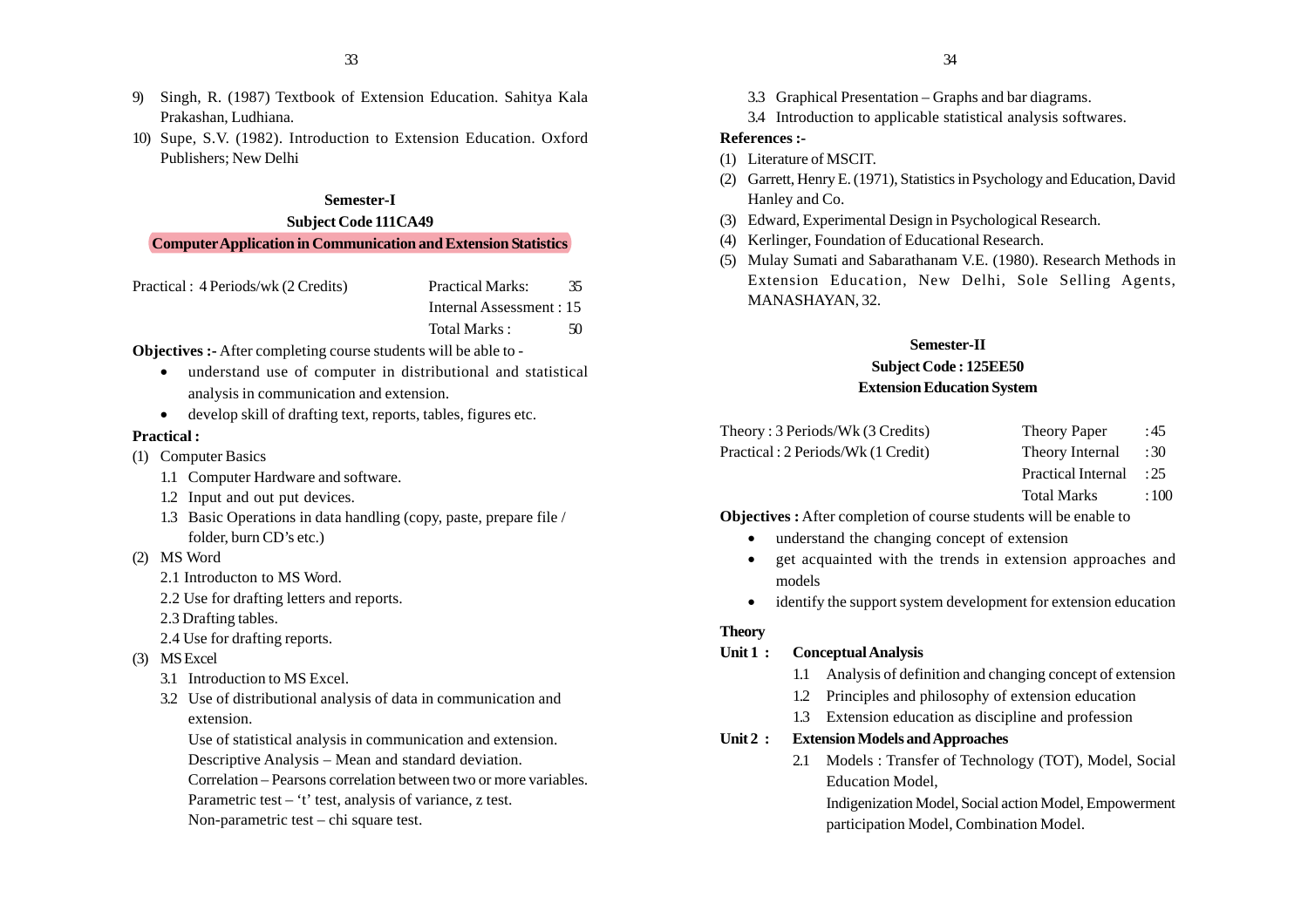2.2 Approaches :Agriculture extension, Commodity specialized, Participatory, Project

Cost sharing, Educational institution integrated, area, cluster and target approach.

#### **Unit 3 : National Extension System**

- 3.1 Role of extension in development, Community development programme
- 3.2 Integrated functioning of teaching, research and education in ICAR extension system, Agriculture universities, KVK, Trainer's Training centres.
- 3.3` Extension systems of Ministry of Rural Development, Department of Science and Technology, Department of Industries and Department of Women and Child Development, Ministry of Forest and Environment, Development work by NGO's, Government-NGO collaboration.

#### **Unit 4 : Support structures and their functions**

- 4.1 Panchayat, Panchayat union, Elected Panchayat, RDA, Central Social Welfare Board, State Social Welfare Board.
- 4.2 National level voluntary agencies like CAPART, KVIC, NABARD
- 4.3 Local level voluntary agencies, People's organization at grass roots

# **Unit 5 : Extension system in other countries**

Sri Lanka, Philippines, China, Bangladesh and USA

#### **Practicals**

- 1) Prepare report on visit of students to Block and DRDA offices to study ongoing extension support programme for community welfare.
- 2) Prepare report on visit of students to District Social Welfare Department to study the ongoing programmes for community welfare.
- 3) Prepare report on visit of students to one ICAR institute, Agriculture University and Krishi Vigyan Kendra for studying structure and functioning related to community welfare.

#### **References**

- 1) Albrecsht H. et al. (1989) Rural Development Series. Agriculture Extension Vol. I and II Basic concepts and methods. Wiley Eastern Limited, New Delhi.
- 2) Chaubey B.K. (1979) A Handbook of Extension Education, Jyoti Prakashan, Allahabad.
- 3) Dhama O.P. and Bhatnagar O.P. (1987) Education and Communication for Development. Oxford IBH publishing Co. Pvt. Ltd., New Delhi.
- 4) Extension Education in Community Development (1961) Ministry of Food and Agriculture, Government of India, New Delhi.
- 5) Pankajam G. (2000) Extension Third Dimension of Education, Gyan Publishing House, New Delhi.
- 6) Ray G.L. (1999) Extension Communication and Management. Naya Prakash, Calcutta
- 7) Reddy A. (1999) Extension Education. Sree Lakshmi Press Baptala.
- 8) Waghmare S.K. (1989) Exploring of Extension Excellence. Multi Tech. Pub. Company.

# **Semester-II**

# **Subject Code : 125TM51**

#### **Training Methodology**

| Theory: $3$ Periods/Wk (3 Credits)  | Theory Paper    | :45             |
|-------------------------------------|-----------------|-----------------|
| Practical: 4 Periods/Wk (2 Credits) | Theory Internal | $\therefore$ 30 |
|                                     | Practical       | : 35            |

- Practical Internal : 15
- Total Marks : 125

**Objectives :** After completion of course students will be enable to

- conceptualize the training process
- understand the different methodologies and evaluate their suitability for training goals
- develop skills in designing training programmes

# **Theory**

- **Unit 1 : Training and Education**
	- 1.1 Concept, meaning and relationship between training and education
	- 1.2 Principles of learning : Pedagogy and andragogy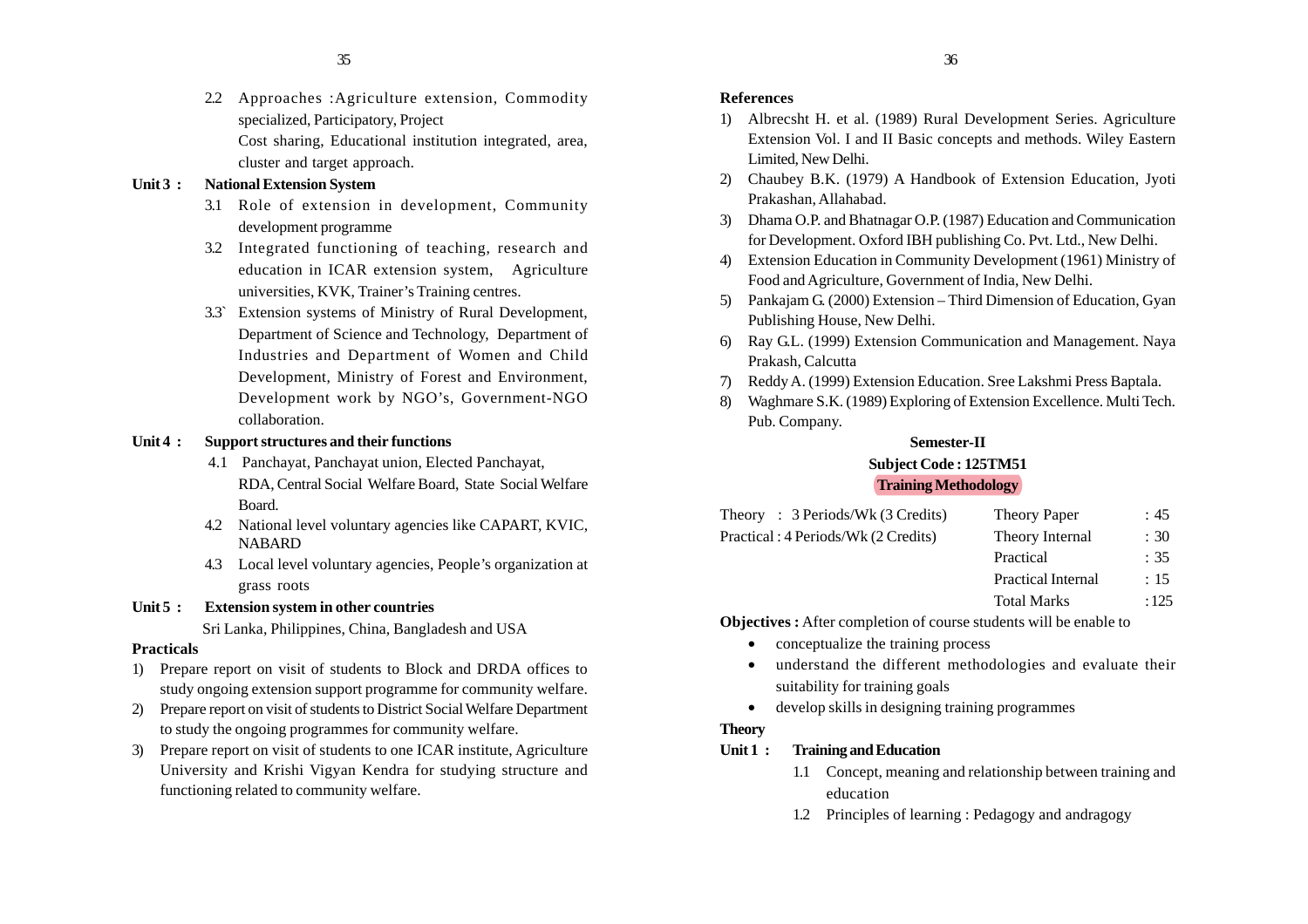#### **Unit 2 : Pre training preparation**

- 2.1 Selection of trainees, Assessment of training eds, Setting objectives for various developmental goals.
- 2.2 Conceptual models of training, Designing and planning extension training programmes, Selection and orientation of trainers.
- 2.3 Developing training modules

#### **Unit 3 : Training Methods**

- 3.1 Classification of training methods, their importance, uses and limitations
- 3.2 Selection of appropriate methods to suit situations and circumstances
- 3.3 Current training methods applicable in extension, their advantages, used and limitations

#### **Unit 4 : Training Evaluation**

- 4.1 Meaning, purpose and criteria of training evaluation. Approaches to evaluation-veaction level learning level, result level and skill evaluations
- 4.2 Tools of evaluation for guiding, checking and monitoring for action
- 4.3 Framework for evaluating training programmes, internal and external indicators. Cost, organizational support and other factors facilitating training, post training factors

#### **Unit 5 : Organisational factors and Training**

- 5.1 Working climate, Leadership
- 5.2 Mechanics of change Organisation as socio-technical systems-impact development
- 5.3 Developing organizational structures for facilitating micro and macro level intervention for facilitating development

#### **Practicals :**

- 1) Designing training programmes for different developmental goals.
- 2) Developing skills in selection and use of different training methods Case study, Role play, Psychodrama, Buzz group, Group discussion, Process work, Business games.
- 3) Organizing and conducting training programmes.
- 4) Evaluating training programmes.
- 5) Visit to training and development organizations.

#### **References**

- 1) Berger M.L. and Berger P.J. (1973) Group Training Technologies, Lowe and Bryalone Pvt. Ltd. Haver Hill, Britain.
- 2) Bhatnagar O.P. (1989) Evaluation Methodology for Training Theory and Practical. Oxford and IBH Publishing Company, New Delhi.
- 3) Easterby Smith Mark (1986) Evaluation Management, Training and Development. Growers Publishing Co., England.
- 4) Fippo Edwin B. (1972) Principles of Personal Management. McGraw Hill Co., New York.
- 5) Hackett P. (1997) Introduction to Training. University Press, Hyderabad.
- 6) Kolb, D. (1984) Experimental Learning Experiences as the sources of Learning and Development. Prentice Hall Inc. New Jersey.
- 7) Lyton R. and Pareek U. (1990) Training for Development. Vistav Publication, New Delhi.
- 8) Lyton R. and Pareek U. (1992) Facilitating Development. Sage Publication, New Delhi.
- 9) Moss Geoffery (1988) The Trainer's Handbook for Managers and Trainers. Institute of Management, Singapore.
- 10) Mishra D.L. (1990). New Directions in Extension Training. Directorate of Extension. Ministry of Agriculture, Government of India, New Delhi.
- 11) Palmer A.B. (1981) Learning cycle : Models of Behaviour change A Handbook of Group facilitator. University Associates, California.
- 12) Pareek U. (1989) Behaviour Process in Organisation. Oxford and IBH, New Delhi.
- 13) Prior J. (1994) Hand book of Training and Development. Jaico Publishing House, Bombay.
- 14) Singh P.N. (1989) Training for Management Development. Forum of Asian Managers, Bombay.
- 15) Sparhawk S. (1989) Identifying Targeted Training Needs. Wheeler Publishing, New Delhi.
- 16) Stephen P.R. (1989) Organisational Behaviour: Concept, Controversies and Application. Prentice Hall of India, New Delhi.
- 17) Truelove S. (1997) Handbook of Training and Development. Beacon Books, A Blackwell Asia Imprint, New Delhi.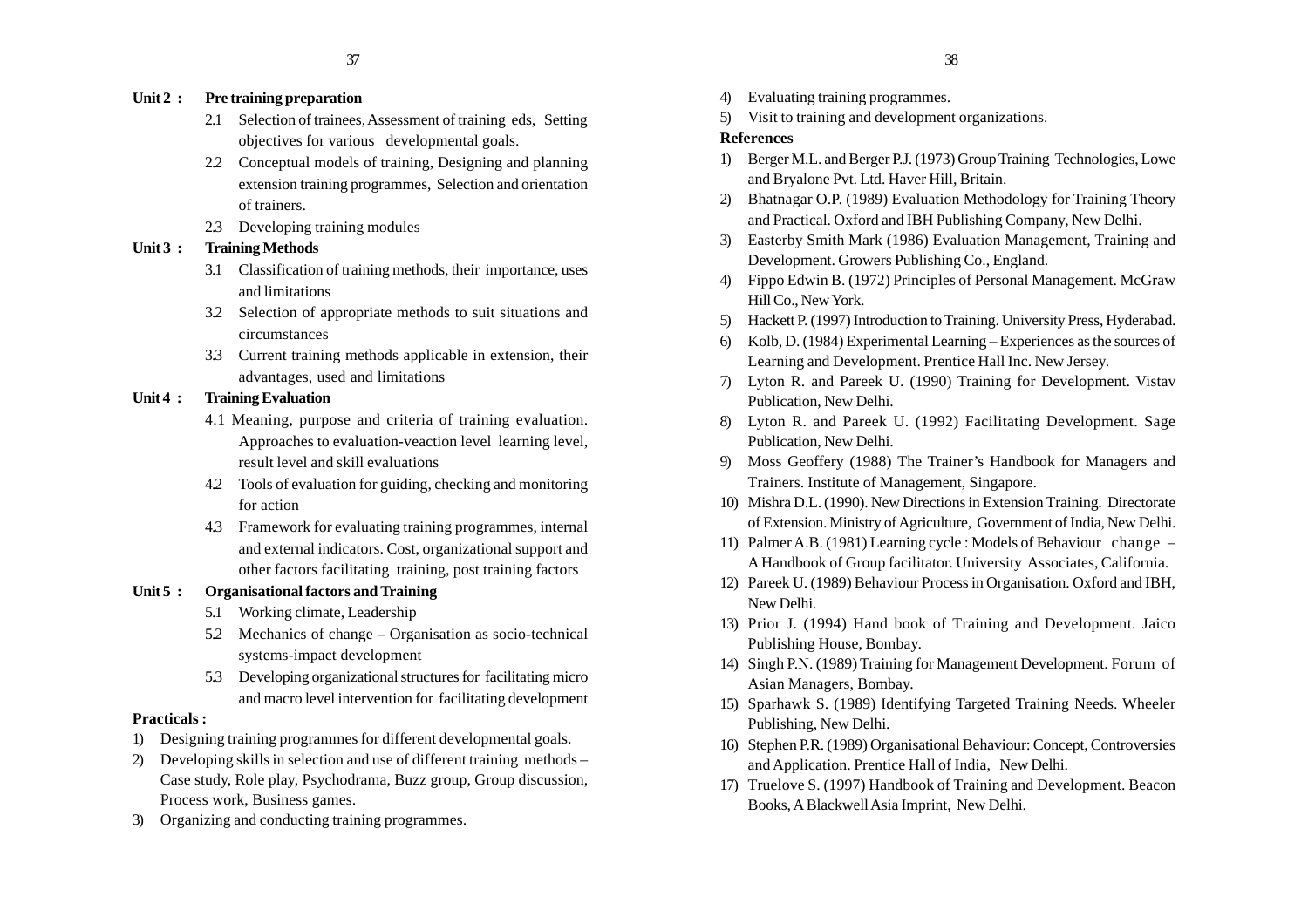- 18) Vanments Mony (1983) Effective Role Play. A Handbook for Teachers and Trainers. Kopen Page Ltd., London.
- 19) Virmani and Seth P. (1989) Evaluation Management in Training and Development. Vision, New Delhi.
- 20) York A. (1989) The System Approach to Training. Royal Institute of Public Administration Studies, London.

#### **Semester-II**

# **Subject code : 125CA52 Communication Approaches in Extension**

| Theory: 3 Periods/Wk (3 Credits)    | Theory Paper       | :45  |
|-------------------------------------|--------------------|------|
| Practical: 4 Periods/Wk (2 Credits) | Theory Internal    | :30  |
|                                     | Practical Internal | :50  |
|                                     | <b>Total Marks</b> | :125 |
|                                     |                    |      |

- **Objectives :** After completion of course students will be enable to-
	- • understand application of communication approaches for communication of extension messages to different target group.
	- • develop skill of preparation and use of tools of communication for extension.

#### **Theory**

#### **Unit 1 : Approaches of Communication in Extension**

- 1.1 Traditional Approach Folk media and use for communication and extension
- 1.2 Modern Approach Participatory, Analytical, Dialogue, Persuasive and Educational games. Use of modern approach for communication and extension
- 1.3 Modified Approach Combination of traditional and modern approaches for communication and extension

# **Unit 2 : Methods of Communication**

- 2.1 Individual communication methods
- 2.2 Group communication methods
- 2.3 Mass communication methods
- 2.4 Planning and preparation of communication methods for extension

#### **Unit 3 : Projected tools of communication**

- 3.1 Preparation and Presentation of following tools
- 3.2 Transparencies for OHP
- 3.3 Soft copies of presentation for computer and computer aided projectors

#### **Unit 4 : Non projected tools of communication**

- 4.1 Preparation and Presentation of non projected tools
- 4.2 Models Working and still mode
- 4.3 Print media Leaflets, folders, poster, charts, flash cards, news letter, circular letter, bulletin News

#### **Unit 5 : Themes and Messages – Concept**

- 5.1 Themes for communication in Extension, Messages for communication in extension, Themes of messages for different target groups as policy maker, managerial level officials from government donar agencies and NGOs, Grass root functionaries, Community members
- 5.2 Strategies in Extension Individual, community strategies, presentation of the operation of strategies.

#### **Practicals**

- 1) Study existing Communication approaches and material used in ongoing extension programmes at micro and macro levels – appraisal of techniques, tools, message, coverage, outreach, cost and impact.
- 2) Select any theme of communication and identify the cultural, social and economic factors underlying behaviour change in community.
- 3) Identify themes for communication in extension through literature research, experiences, and pilot study. Prepare, present and evaluate following projected and non projected tools for effectiveness. (At least two out of projected and two out of non projected material) Posters, Banners, Slogans, Charts, Flash cards, Folders, Leaflets, Educational games, Transparencies, CD, Script for radio and TV.

#### **References**

- 1) Maan, Gurmeet Singh (1987) The Story of Mass Communication : An Indian Perspective. Harnam Publishers, New Delhi.
- 2) Tewari I.P. (1987) Communication Technology and Development. Ministry of Information and Broadcasting, New Delhi.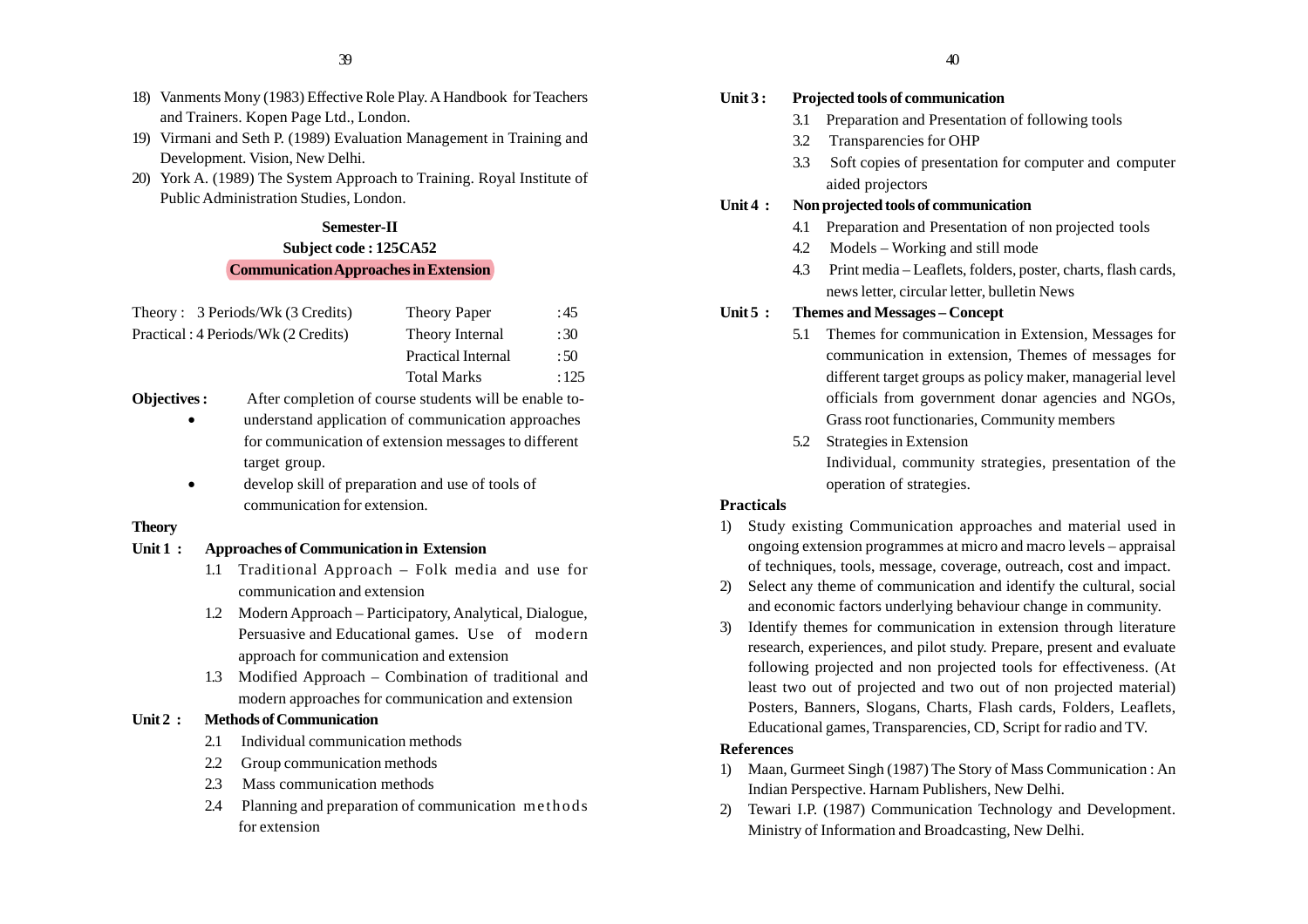- 3) Sharma S.C. (1987) Media Communication and Development. Rawat Publishers, Jaipur.
- 4) Gamble M.W. and Gamble T.K. (1989) Introducing Mass Communication. IInd Ed. MaGraw Hill Book, New York.
- 5) Day P.R. (1977) Methods of Learning Communication Skills. Oxford, Peragamon.
- 6) Hartman, Paul and others (1986) The Mass Media and the Village Life : An Indian Study. Sage Publication, New Delhi.
- 7) Melkote S.R. (1991) Communication for Development in Third World : Theory and Practice. Sage, New Delhi.
- 8) Bhatnagar S. and Satyapal A. (eds.) (1988) education and Communication Technology : Perspective, Planning and Implementation. New Delhi.
- 9) Scott B. (1986) The Skills of Communication. Aldershot Gower Press.
- 10) Joshi P.C. (1989) Culture Communication and Social Change. Vikas Publications, New Delhi.
- 11) Mahajan K. (1990) Communication and Society. Classical Publications, New Delhi.

# **Semester-II**

# **Subject Code : 125ED53 Entrepreneurship Development in Communication**

| Theory: 3 Periods/Wk (3 Credits)    | <b>Theory Paper</b>    | :45   |
|-------------------------------------|------------------------|-------|
| Practical: 2 Periods/Wk (1 Credits) | Theory Internal        | :30   |
|                                     | <b>Practical Marks</b> | :20   |
|                                     | Practical Internal     | : 0.5 |
|                                     | <b>Total Marks</b>     | :100  |
|                                     |                        |       |

**Objectives :** After completion of course students will be enable to-

- provide conceptual inputs regarding entrepreneurship development in communication
- •sensitise and motivate towards entrepreneurship development
- • orient and impart knowledge towards identifying and implementing entrepreneurship opportunities

# **Theory**

#### **Unit 1 : Conceptual Framework**

1.1 Concept, need and process in entrepreneurship development

- 1.2 Types of enterprise merits and demerits
- 1.3 Role of enterprise in national and global economy

#### **Unit 2 : The Entrepreneur**

- 2.1 Entrepreneurial motivation dynamics of motivation
- 2.2 Entrepreneurial competency concepts
- 2.3 Developing entrepreneurial competencies requirements and understanding the process of entrepreneurship development, self awareness, interpersonal skills, creativity, assertiveness, achievement, factors affecting entrepreneur's role

#### **Unit 3 : Launching and Organising an Enterprise**

- 3.1 Environment scanning information, sources, schemes of assistance, problems
- 3.2 Enterprise selection, enterprise, feasibility study, SWOT analysis
- 3.3 Resource mobilization finance, technology, raw material, site and man power
- 3.4 Market assessment, costing and quality control

# **Unit 4 : Areas of Entrepreneurship**

- 4.1 Production of communication tools Print material, Audio material, Video material, Audio-video material. Process of production of communication material and Competencies of producer.
- 4.2 Consultancy areas Programme design, programme evaluation, training organization, management of NGO, Competencies of consultant
- 4.3 Services Community survey, implementation and evaluation of community programme, Competencies of service provider

# **Unit 5 : Agencies for Development of Entrepreneurship**

- 5.1 Government of India's policy towards promotion of entrepreneurship reservations and sanctions for small scale sector
- 5.2 Role of SSI, Procedures and formalities for setting up SSI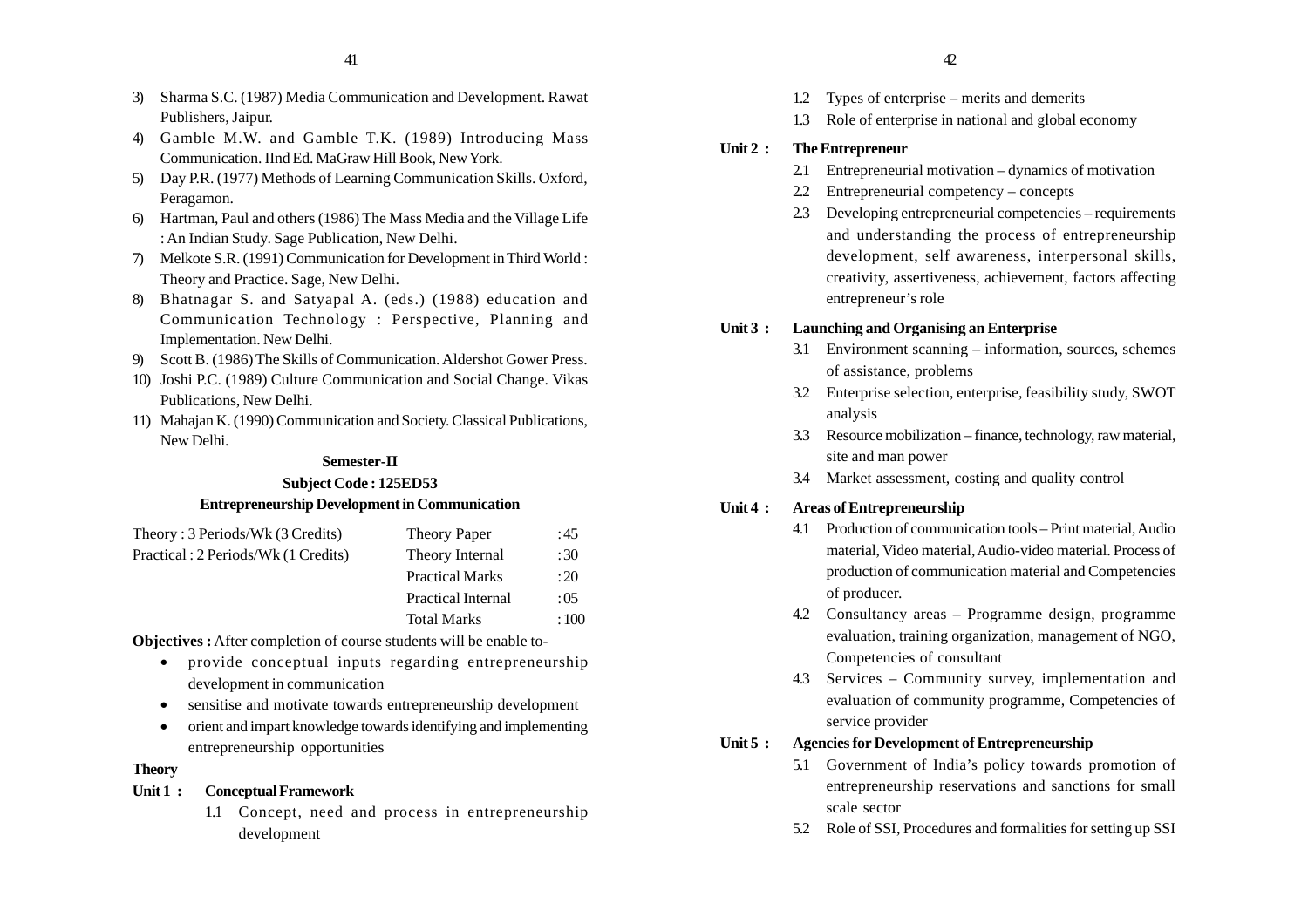5.3 Role of banks and other agencies for development of entrepreneurship

#### **Practicals**

- 1) Enlist entrepreneurial opportunities in communication and extension.
- 2) Select any one enterprise, Do SWOT analysis and suggest strategies for action.
- 3) Visit to funding agencies offices for understanding the formalities for registrations and the licences for enterprise.
- 4) Prepare and use the business games for development of entrepreneurial qualities.

# **References :**

- 1) Hisrich R.D. and Peters M.P. (1995) Entrepreneurship starting, developing and managing a new enterprise. Richard D. Irwin INC, USA.
- 2) Meredith C.G. et al (1982) Practice of Entrepreneurship. ILO , Geneva.
- 3) Deshpande M.V. (1984) Entrepreneurship of small scale industries, concept, growth and management. Deep and Deep Publication D-1/ 24, R-Garden, New Delhi.
- 4) Parekh U. and Rao T.V. (1978) Personal Efficacy in Development Entrepreneurship, Learning system. New Delhi.
- 5) Vasant Desai (1991) Entrepreneurship and Entrepreneur Development, Vol. I, II, III, Himalaya Publishing House.
- 6) Maratha Chamber of Commerce, Industrial Development of Maharashtra, Latest edition.

#### **Semester-II**

#### **Subject Code : 125RM54**

#### **Research Methods in Communication and Extension**

| Theory: 3 Periods/Wk (3 Credits)    | Theory Paper : 45       |
|-------------------------------------|-------------------------|
| Practical : 2 Periods/Wk (1 Credit) | Theory Internal: 30     |
|                                     | Practical Internal : 25 |
|                                     | Total Marks<br>:100     |

**Objectives :** After completion of course students will be enable to-

- •know importance of research in communication and extension
- •understand the types, tools applicable to research problem
- •develop skills of preparing out line of research work

# **Theory**

# **Unit 1 : Foundation of Scientific Research**

- 1.1 Research meaning and definition
- 1.2 Need of research in communication and extension
- 1.3 Research process
	- •Selection and formulation of research problem
	- •Specifying objectives
	- •Formulating hypothesis
	- •Deciding variables

# **Unit 2 : Design Strategies in Research**

- 2.1 Descriptive studies
	- •Correlation studies
	- •Case studies
	- Cross sectional/Survey
- 2.2 Analytical studies
	- Observational studies
	- •Cohort studies
	- Cross sectional studies/Survey

# **Unit 3 : Methods of Sampling**

- 3.1 Characteristics of good sampling
- 3.2 Probability or random sampling
- 3.3 Non probability sampling

# **Unit 4 : Research Tools**

- 4.1 Levels of data measurements and characteristics of good measurement
- 4.2 Types of tools and their uses
	- Questionnaire
	- •Schedule
	- •Rating scale
	- •Attitude scale
	- •Interview – structured and unstructured
	- •Observation – participant and non participant

# 4.3 Concept of data

• Types of Data – Qualitative and Quantitative data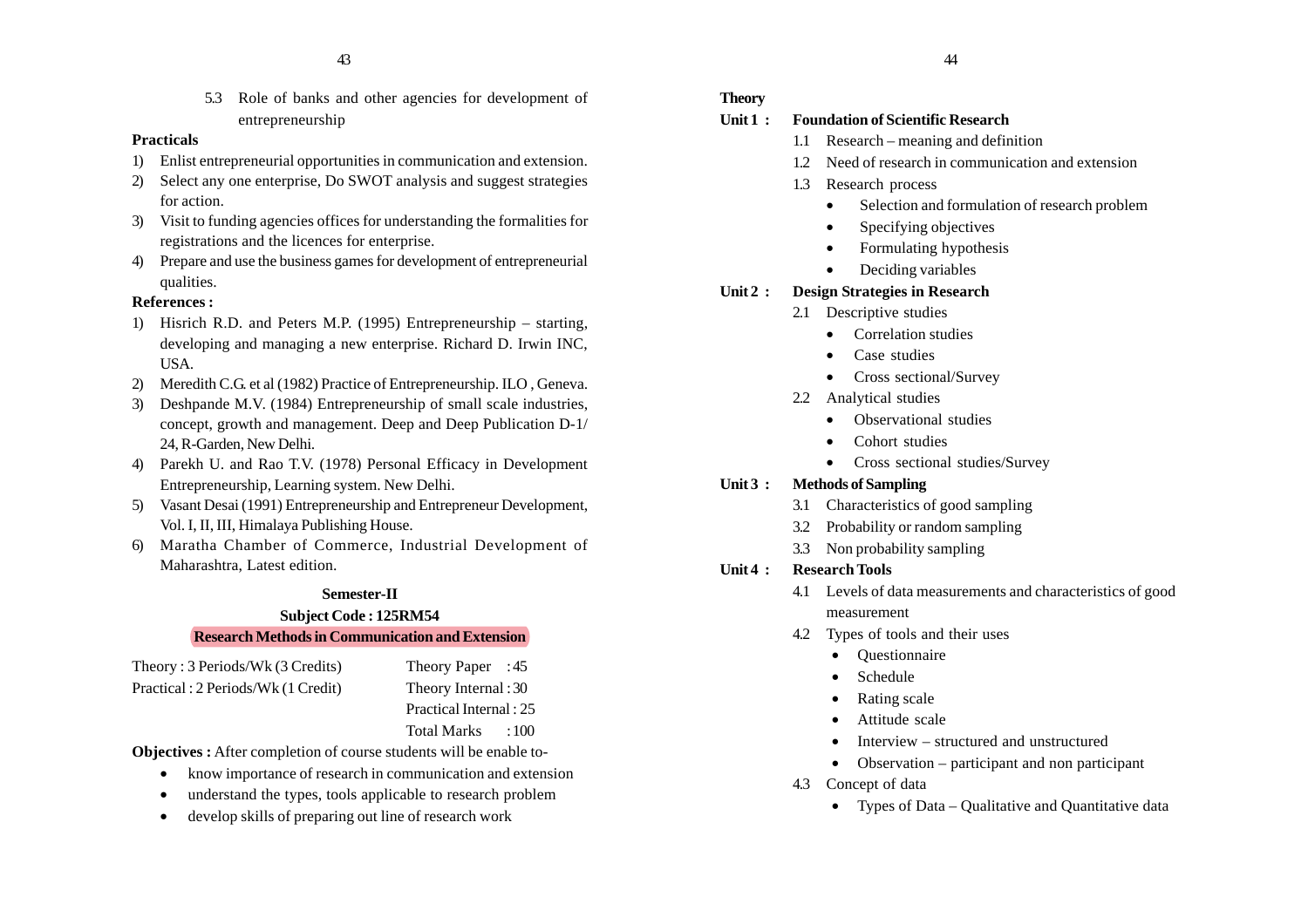• Analysis of Data – Qualitative and Quantitative data analysis

# **Unit 5 : Statistical Testing of Hypothesis**

- 5.1 Application of parametric tests
	- r test
	- t tests
	- •Z test
	- F test
	- ANOVA
- 5.2 Application of non parametric tests
	- Chi square test
	- Spearman's Rank correlation

# **Practicals**

- 1) List research areas in communication and extension
- 2) Prepare synopsis/outline of dissertation work
	- Select problem for dissertation from literature research, experiences of guide and teachers and experiments/ pilot study.
	- Find out key words, their meaning and definitions from dictionary and encyclopedias.
	- Design conceptual model of the study.
	- • Collect review on selected variables from national and international journals and prepare note cards and reference cards (follow the rules of scientific writing)
	- •Decide and prepare tools of measurement of variables
	- •Specify objectives
	- •Frame hypothesis
	- •Select locale of the study
	- •Decide sample size and sampling techniques
	- Decide applicable statistical tests
- 3) Conduct pilot study for calculating validity, reliability and usability of the tools.
- 4) Prepare master table for analysis
- 5) Prepare time schedule and note down facilities required for dissertation work.

# **References**

- 1) Van Maanen (1983) Qualitative Methodology. Sage Publication
- 2) Sumati Mulay and Sabarathanam V.E. (1980) Research Methods in Extension Education. New Delhi, Sole Selling Agents, MANASHYAN, 32.
- 3) Bryman A. and Cramer D. (1994) Quantitative Data Analysis for Social Scientist
- 4) Aravindra Chandra and Saxena T.P. Style Manual for Writing : Thesis, Dissertations and Papers in Social Sciences. New Delhi, Metropolitan Book Co. Pvt. Ltd.
- 5) Kerlinger, Foundation of Educational Research.
- 6) Ingle P.O. Scientific Report Writing. Nagpur, Sarla P. Ingle.

**(Note :** The syllabi for General Interest Course shall be as per Science faculty.)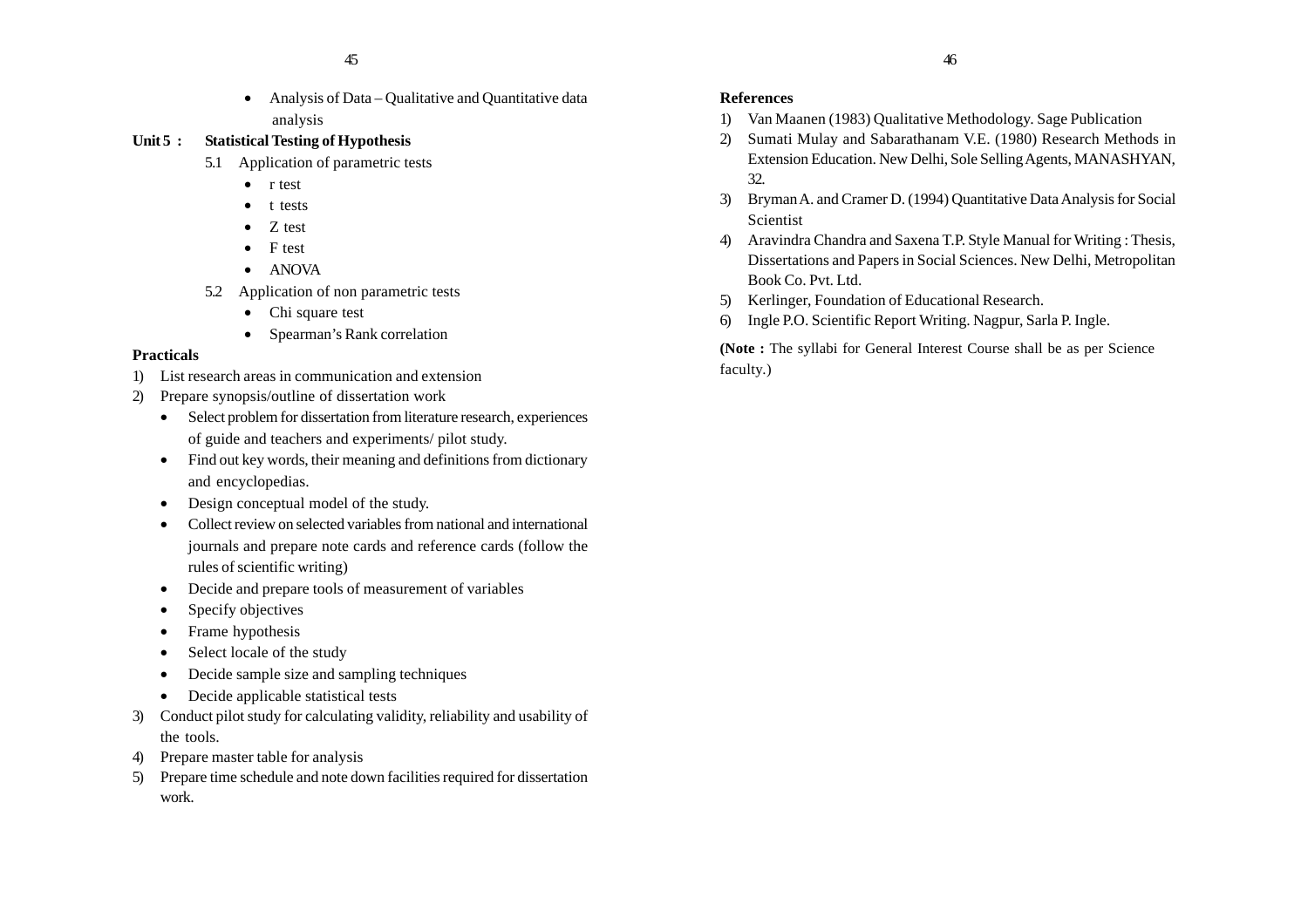**Syllabus Prescribed for M.Sc. (Home Science) (Communication & Extension) Semester-III & Semester-IV (Implemented from the Academic Session 2011-12)**

# **Semester-III Subject Code : 235DP55 Development Project Management**

Practical - 4 Periods/wk (Credits 2) Practical / Internal Marks - 50

**Objective :** After completing course students will be enable-

- 1) to get an insight related to component of Project Planning.
- 2) to Impart skill in project planning and management

# **Practical / Sessional**

- 1) Project planning
	- •Enlist the projects related to various subjects of Home Science
	- •Classification of listed projects on appropriate criteria.
- 2) Apply PRA as technique for identification of the project. Prepare prefeasibility report of the identified project.
- 3) Project Formulation Formulate the identified project by applying Project Development Cycle Prepare social cost benefit analysis of the Project.
- 4) Funding for Project Collect format of funding agencies for the identified Project.
- 5) Prepare complete project proposal with supportive document

# **Reference :**

- (1) Bhargava B.S. etral Project Identification, Formulation and Appraisal. Metropolitan Book House; New Delhi.
- (2) Chandra P. Project Preparation, Appraisal, Budgeting and Implementation. Tata Mc Graw Hill, New Delhi.
- (3) Mukherjee A. Methodology and Database for centralised planning with Special Reference to Decentralised Planning in India Vol. I, II, III.

# **Semester-III Subject Code : 235MP56 IEC Material Production**

Practical - 4 Periods/ Wk (Credits 2) Practical / Internal Marks - 50

**Objective :** After completing course students will be able to develop skill of Production of projected and non-projected material.

# **Practicals**

- 1. Production of charts, Posters and Flex material
- 2. Production of leaflets and Folders by using computer programmes
- 3. Produce Flash Cards on various Themes related to Home Science
- 4. Production of audio material as cassette, CD for Communication.
- 5. Produce Video Clips or Films for Communication.

# **References**

- 1. Berkeek : Making the movies, Paul Elerk Halton
- 2. Brown J.W : Educational Media year Book
- 
- 3. Bhatt S.C. : Satelite Invasion of India, IIML Delhi
- 4. Kumari Abhilasha : Communication Research Interaction
- 5. Skomiza H.J. : Television and Society an Inquest and Agenda for Improvement, MC Graw Hill.

# **Semester-III**

**235ELI57 : Elective-I**

**Subject Code : 235ELI.1**

# **Management of Non-Government Organization**

Theory : 3 Periods / wk (Credits 3) Theory Marks :-45 Practical :- 4 Periods/wk (Credits 2) Th.Int.Ass.Mks. :-30 Practical Marks :- 35 Pra.Int.Marks :- 15 Total Marks :- 125

**Learning Objectives: -** After completion of the course the students will be able -

- (1) to understand working of NGOs.
- (2) to understand the formalities of registration of NGOs.
- (3) to plan, implement and evaluate the NGO programmes.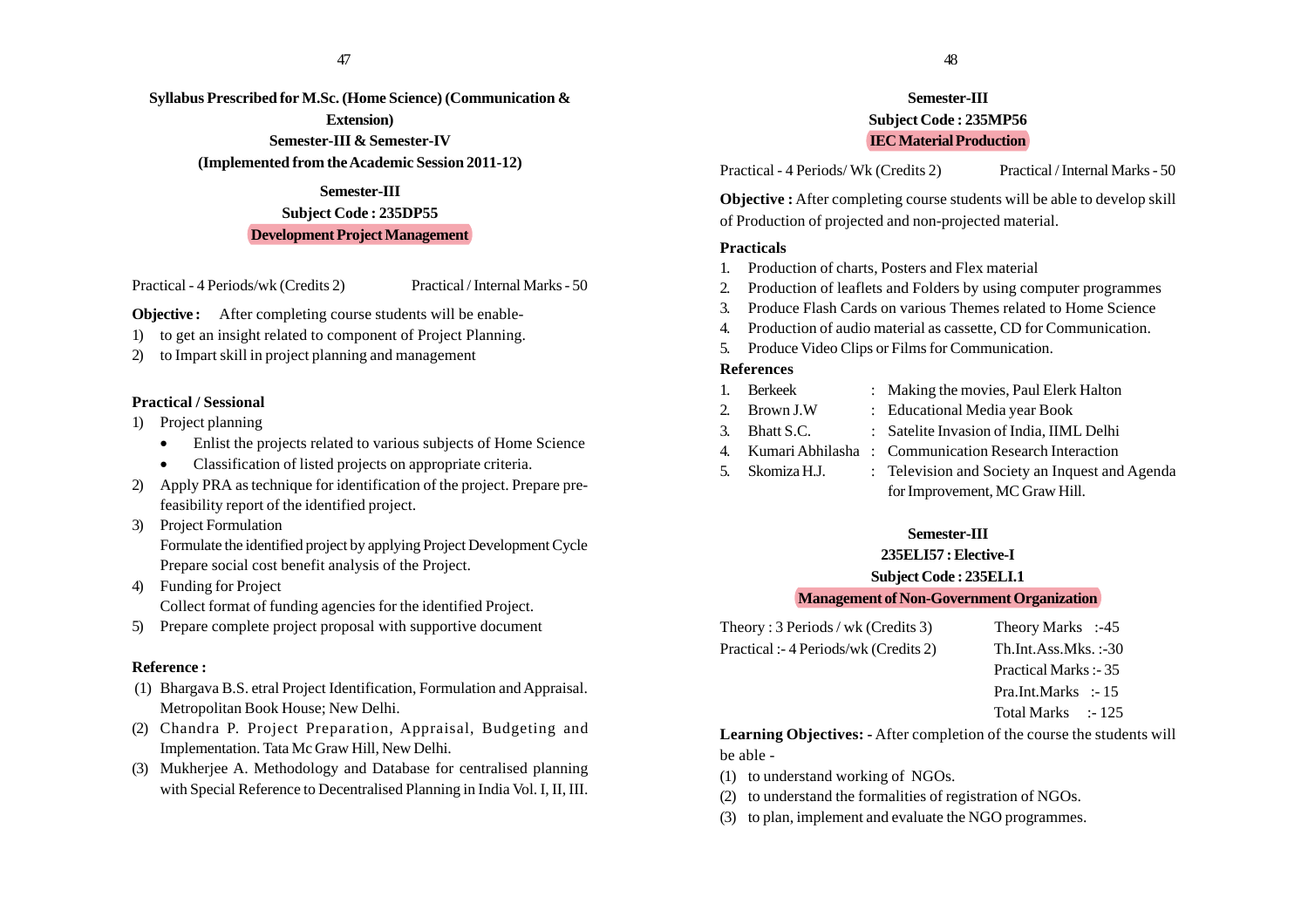# **Course Contents:**

# **Theory:**

- **Unit-1 : Non-Government Organization :**
	- 1.1 Objective, purpose and scope.
	- 1.2 Administrative set up of local, regional, national and international NGOs.

# **Unit-2 : Formalities in Registration :**

- 2.1 Preparing proposal for NGO.
- 2.2 Rules and regulations for registration.
- 2.3 Requirements for registration of NGO at various level (local, national, international)

# **Unit-3 : Working for NGO. :**

- 3.1 Steps in planning for the programme of NGO.
- 3.2 Implementation
- 3.3 Evaluation of programme.

# **Unit-4 : Funding :**

- 4.1 Various funding agencies.
- 4.2 Writing proposals for funding from Government Organizations and NGOs.

# **Unit-5 : Management Information System :**

- 5.1 Use of MIS in planning.
- 5.2 Use of MIS in evaluation.
- 5.3 Use of MIS in development of the NGOs.

# **Practicals :-**

- (1) Enlist the NGOs working on related areas of home science and categorize them according to work area.
- (2) Visit to study the NGOs working for various community groups.
- (3) Assess need of the community and prepare programme plan.
- (4) Collect and study the registration forms required.
- (5) Prepare a complete proposal for funding from GOs and other NGOs.

# **References :-**

1. Albert H. et al : Rural Development Series. Agricultural Extension, Vol. I & II, Basic Concepts and Methods, Willey Eastern Limited, New Delhi.

- 2. Gupta R.C. : Management Information Systems, CDs Publishers, New Delhi.
- 3. Mukherjee A. : Methodology and Database for Centralised Planning with Special Reference to Decentralised Planning in India, Vol. I, II, III.

# **Semester-III**

# **235ELI57 : Elective-I**

# **Subject Code : 235ELI.2 Writing for Media**

Theory : 3 Periods / wk (Credits 3) Theory Marks :-45 Practical :- 4 Periods/wk (Credits 2) Th.Int.Ass.Mks. :-30

- 
- Practical Marks :- 35
- Pra.Int.Marks :- 15
- Total Marks :- 125

**Learning Objectives: -** After completion of the course the students will be able -

(1) to appreciate and understand importance of writing for media.

(2) to develop competence in writing for various media.

# **Course Contents:**

# **Theory:**

- **Unit-1 : Writing for Media :**
	- 1.1 Meaning, purpose and objectives of writing.
	- 1.2 Importance and need of writing.
	- 1.3 Qualities of writer.

# **Unit-2 : Writing Principles :**

- 2.1 Reliability, clarity and brevity of writing.
- 2.2 Ws and H of writing.
- 2.3 Principles and techniques of writing.

# **Unit-3 : Media :**

- 3.1 Meaning and classification.
- 3.2 Advantages and limitations.
- 3.3 Role of media in Home Science Extension.

# **Unit-4 : Writing for Print Media :**

- 4.1 Concept
- 4.2 Purpose and importance.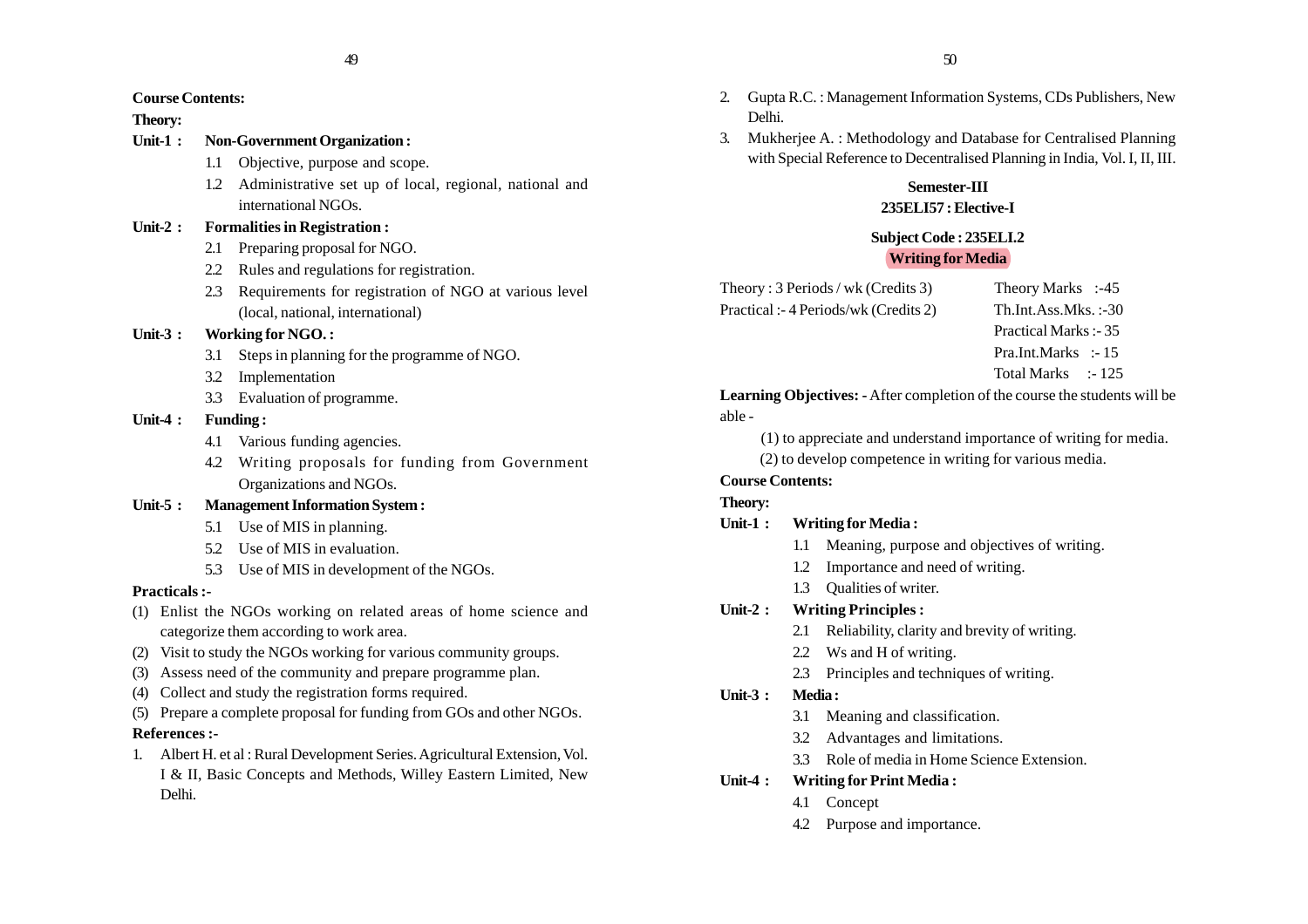4.3 Style of writing for various print media as news paper leaflets, folders, booklets, magazine.

# **Unit-5 : Writing for Non Print Media :**

- 5.1 Purpose and importance.
- 5.2 Writing script for radio.
- 5.3 Writing script for TV and Video.

#### **Practicals :-**

- 1. Operation of various audio visual aids as OHP, LCD, Tape recorder, video recorder, Disc recorder etc.
- 2. Preparation of visual / non projected materials.
- 3. Preparation of script for television programme.
- 4. Visit to media production centre.

#### **References :-**

- 1. Barger A.A. : Script writing for Radio and Television, Sage Publication.
- 2. Berdeek : Making the movies, Paul Eiek Halton Gardon, London.
- 3. Brown et al : AV Instruction Technology, Media & Methods,  $6<sup>th</sup>$  Ed., Mc Graw Hill Books Co., New York.
- 4. Brown J.W. : Eductional Media, Year Book.
- 5. Dale : Adudio Visual Methods of Teaching, Holt Rinhalt and Winston, London.
- 6. Holistic approach for development.

# **Semester-III**

# **235ELI57 : Elective-I**

# **Subject Code : 235ELI.3 Curriculum Planning and Development**

| Theory: $3$ Periods / wk (Credits 3) | <b>Theory Marks</b>    | :45  |
|--------------------------------------|------------------------|------|
| Practical :-4 Periods/wk (Credits 2) | Th.Int.Ass.Mks         | :30  |
|                                      | <b>Practical Marks</b> | :35  |
|                                      | Pra.Int.Marks          | :15  |
|                                      | <b>Total Marks</b>     | :125 |

**Learning Objectives: -** After completion of the course the students will be able to understand various steps of curriculum planning.

# **Course Contents:**

# **Theory:**

# **Unit-1 : Conceptual Framework of Curriculum :**

- 1.1 Nature and meaning of curriculum.
- 1.2 Basic consideration in curriculum planning.
- 1.3 Curricular inputs.

#### **Unit-2 : Curriculum Development:**

- 2.1 Mechanics of curriculum development.
- 2.2 Components to consider in developing curriculum.
- 2.3 Competencies in curriculum development.

# **Unit-3 : Curriculum Planning :**

- 3.1 Development of specific objectives and course outline.
- 3.2 Analysis of curricular content.
- 3.3 Aspects of designing units.

# **Unit-4 : Curriculum Implementation :**

- 4.1 Implementation as change process.
- 4.2 Curriculum implementation models.
- 4.3 Change agent roles.

# **Unit-5 : Curriculum Evaluation :**

- 5.1 Nature and purpose of evaluation.
- 5.2 Approaches to evaluation.
- 5.3 Assessing curriculum effectiveness.

#### **Practicals :-**

- 1. Develop specific objectives considering basic needs of the curriculum planning for various groups.
- 2. Enlist competencies in curriculum development.
- 3. Analyze the content of any developed curriculum.
- 4. Evaluate curriculum for its effectiveness.

- 1. Asian C. Ornstein and Francis Hunks : Curriculum : Foundations, Principles and Issues, Prentice Hall, Engle Wood cliffs, New Jersey.
- 2. Navneet Bhalla : curriculum Development, Authors Press, New Delhi.
- 3. Sylar, J. Galen, William M., Alexander and Arthur J. Lewis : Curriculum Planning for better teaching and learning, Hold Renehart and Winston, New York.
- 4. Association of Indian Universities : Monograph on syllabus analysis and restructuring, Association of Indian Universities, New Delhi.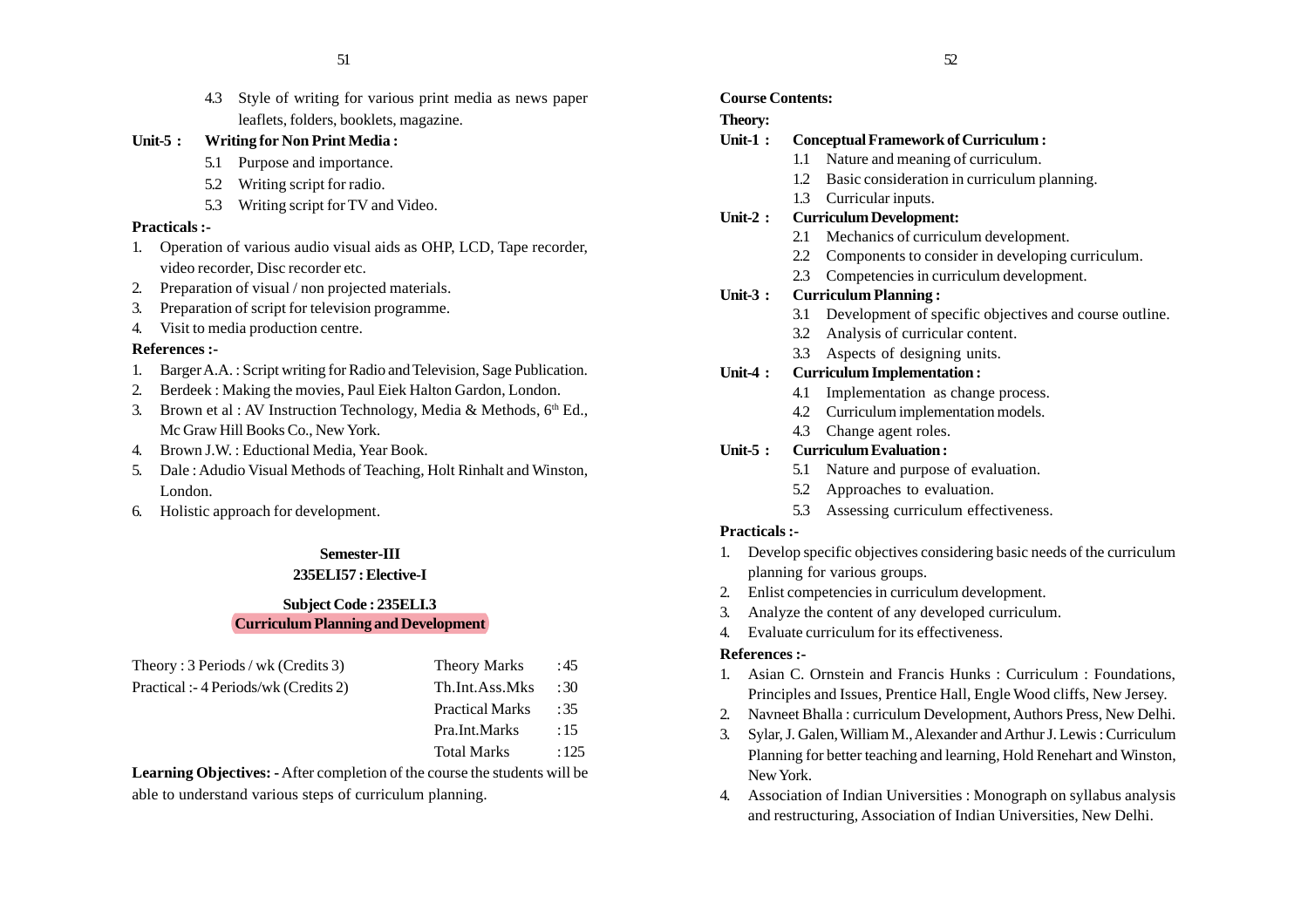- 5. Mamidi, Malla Reddy and S.Ravishankar (Eds.) : Curriculum Development and Educational Technology, Sterling Publishing Pvt. Ltd., New Delhi.
- 6. Pratt David : Curriculum Design and Development, Harcourt Brace Jovanovich, Inc. New York.
- 7. Government of India : National Policy on Education 1986, Ministry of Education, New Delhi.

# **Semester-III 235ELII58 : Elective-II Subject Code : 235ELII.1 Management of Human Service Organization**

| Theory: 3 Periods / wk (Credits 3)    | Theory Marks :-45       |
|---------------------------------------|-------------------------|
| Practical :- 4 Periods/wk (Credits 2) | $Th.Int.Ass.Mks. : -30$ |
|                                       | Practical Marks :- 35   |
|                                       | Pra.Int.Marks :-15      |
|                                       | Total Marks :-125       |

**Learning Objectives: -** After completion of the course the students will be able to-

- (1) understand the concept of human service.
- (2) become aware of human service organizations
- (3) understand and apply the principles of management of human service organizations

#### **Course Contents:**

#### **Theory:**

- **Unit-1 : Service organization**
	- •Concept
	- •Need and nature of service organizations in India
	- •Philosophy and significance in developing nation

# **Unit-2 : Management of human service organizations**

- Concept and importance, functions of management, approaches to management
- • Planning, implementation, personal management, financial management, administration and maintaining of organizational activities
- •Managerial skills

**Unit-3 :** Organizational structures of human service organizations

# **Unit-4 : Organizations working for service of various group :** Government and Non Government Organizations working for the services of –

- women like national commission for women SEWA, Central social Welfare Board, Bhartiya Gramin Mahila Sangh etc.
- • Children-Indian Council of Children Welfare, Integrated Child Development Services.
- Youth-Nehru Yuva Kendra, YMCA, YWCA, YUVA etc.
- • Groups with special needs – physically and mentally handicapped, aged.

# **Unit-5 : Assessment of Human Service Organizations :**

- •Indicators of Assessment.
- •Assessment of personal accountability.

#### **Practicals :-**

- (1) Identifying and visit to local service organization.
- (2) Discussion of case studies.
- (3) Study of managerial, administration and monitoring of organizational activities.
- (4) Outline of organizational structures of a selected organization.

- (1) Blake John and Lawrence Peter : The ABC of Management : A Handbook of Management terms and concepts. All India Travellers Book Seller, New Delhi.
- (2) Devi Rameshwari and Ravi Prakash : Social Work and Social Welfare Administration, Vol.-I & II, Mangal Deep Publications, Jaipur.
- (3) Mashal B.S. : Organization and Management : Text and Cases, Galgolia Publishers, New Delhi.
- (4) Pareek Uday : Beyond Management : Essay on Institutional Building and Related Topics, Oxford University Press, Bombay.
- (5) Chaudhary D.Paul : Handbook of Social Welfare, Atmaram and Sons, New Delhi.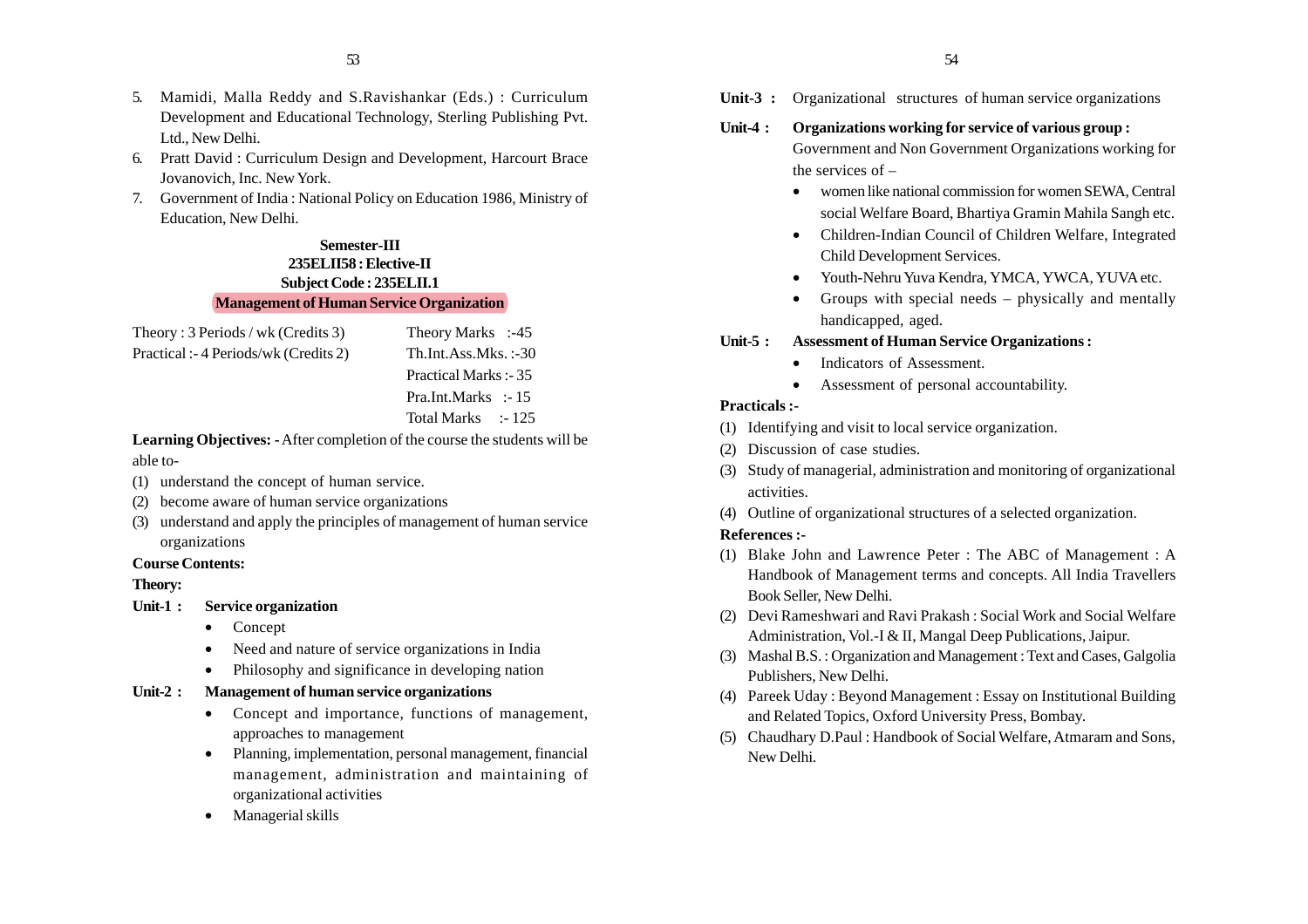# **Semester-III 235ELII58 : Elective-II**

#### **Subject Code : 235ELII.2 Media Planning and Social Advertising**

Theory : 3 Periods / wk (Credits 3) Theory Marks :-45 Practical :- 4 Periods/wk (Credits 2) Th.Int.Ass.Mks. :-30

Practical Marks :- 35 Pra.Int.Marks :-15 Total Marks :-125

**Learning Objectives :-** After completion of the course the students will be able to-

- (1) understand the process of social marketing and social advertising and its comparison with commercial and marketing of products and services.
- (2) identify the steps and considerations involved in media planning for different target groups, media types and issues.
- (3) Study the trends, needs and problems with respect to social advertising on different media types : mass media, small and large group media.

# **Course Contents :**

# **Theory :**

- **Unit-1 : Social Marketing and Advertising :**
	- 1.1 Social Advertising and commercial advertising definition, need and scope.
	- 1.2 understanding marketing and social marketing 3P, 4P and 5P models, terms of social marketing and social advertising.
	- 1.3 Similarities and differences between commercial marketing of products and services and social marketing.
	- 1.4 Approaches to social advertising and marketing.

# **Unit-2 : Media Planning and Social Advertising & Marketing :**

2**.**1 Communications and steps in media planning for different target groups, types of issues, choice of media available, communications needs, finance, time consideration, sociocultural factors, choice of media mix.

- 2.2 Consideration and steps message design, treatment and presentation for different types of target groups.
- 2**.**3 Measuring communication effectiveness: Media research in social advertising, effectiveness, trends and needs.
- **Unit-3 : Issues in Social Marketing and Advertising :**
	- 3.1 Variety of issues and problems to be addressed through social marketing and advertising – Social, economic, cultural, ecological, human resource development and management, legal, organizational etc.
	- 3.2 Approaches to Marketing the issues and problems to different target groups – linear, inter dependency, diffusions, participatory, integrated etc.
- **Unit-4: Media in Social Marketing and Advertising : Global and Indian Perspectives.**
	- 4.1 Role of small and large group media in social advertising – economic, technical, time consideration, availability, repeat value, exposure, adaptability.
	- 4.2 Economic aspects of media for social advertising.
	- 4.3 Critical assessment of each media for different compaign types for different target groups in social marketing.

# **Unit-5 : Trends in Social Advertising : Global and Indian Scenario.**

- 5.1 Analysis of trends in social advertising on different media types for different issues – message type, treatment, presentation, media mix, repeat value of messages.
- 5.2 Problems and further needs in social advertising on different media types.
- 5.3 Social Advertising research.

# **Practicals :-**

- (1) Collect samples of social and commercial advertisements across different media and study the differences and similarities in terms of strategy, appeal, content, presentation treatment and media.
- (2) Study the media use pattern of some of the ongoing social advertising campaigns for different target groups – Choice of campaigns can be social, economic, cultural, ecological etc.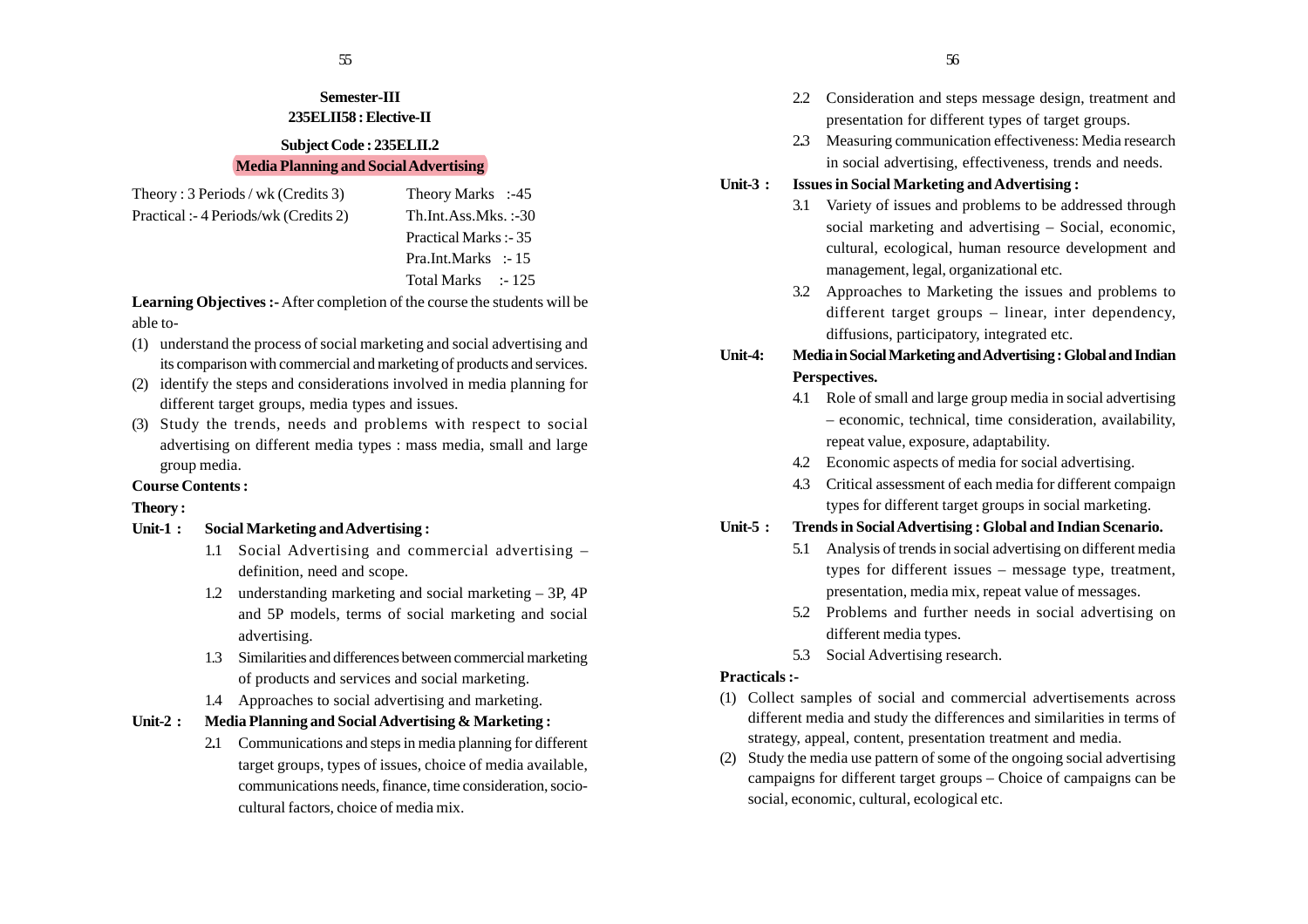- (3) Study the trends in social advertising on different mass media Print, TV, Radio, Video, internet in terms of repeat value, content, presentation, target group addressed etc.
- (4) Study peoples perception of trends, impact and need for social advertising on different media for different communities – rural, urban, slum.

#### **References :-**

- (1) Agrawal C., Binod and Rai Kumkum : women, Technician and Rural Development, National Publishing House, New Delhi.
- (2) Bhasin K. and Aggarawal B. : women Development and Media, New Delhi.
- (3) Joshi P.C. : an Indian Personality for Television, Vol.1, Report of the working Group of Software for Doordarshan. Ministry of Information and Broadcasting, New Delhi.
- (4) Lapinsking Mania Kunjhal, Wille Kim : Health of Communication Compaigns, Greenword Press, Greenwood Publication Group.
- (5) Seymer, Fine GH. : social Marketing : Promoting the cause of Public and Non Profit Agencies, Siman & Schuslar Inc.
- (6) Westing J., Howord & Albaum Gorald : Modern Marketing Thoughts, Collins McMillan Publisher, New York.
- (7) Yadav J.S. and Manhot Athilasha : Advertising and Social Responsibilities, Vol.1, Content Analysis, Dept. of Communication Research, IIMC, New Delhi.

#### **Semester-III**

# **235ELII58 : Elective-II Subject Code : 235ELII.3 Curriculum Text Production**

| Theory: $3$ Periods / wk (Credits 3) | <b>Theory Marks</b>    | :45  |
|--------------------------------------|------------------------|------|
| Practical :-4 Periods/wk (Credits 2) | Th.Int.Ass.Mks.        | :30  |
|                                      | <b>Practical Marks</b> | :35  |
|                                      | Pra.Int.Marks          | :15  |
|                                      | <b>Total Marks</b>     | :125 |

**Learning Objectives :-** After completion of the course the students will be able -

(1) to understand components of curriculum.

- (2) to develop curriculum on educational needs.
- (3) to produce curriculum text.

#### **Course Contents :**

# **Theory :**

#### **Unit-1 : Curriculum Development :**

- 1.1 Assessing Educational Needs
- 1.2 Process of Curriculum Planning.
- 1.3 Making a course outline.

# **Unit-2 : Unit Structure :**

- 1.1 Terminology of text.
- 1.2 Key features of unit.
- 1.3 Types of self instructional text.

# **Unit-3 : Organizing the Content :**

- 3.1 Selecting subject matter.
- 3.2 Criteria for ordering material.
- 3.3 Modes of presenting the content.

# **Unit-4 : Management of Text Production :**

- 4.1 Writing a text.
- 4.2 Editing the text
- 4.3 Typing and printing.

# **Unit-5 : Organizing the Presentation :**

- 5.1 Presentation
- 5.2 Legibility, legible graphics
- 5.3 Attractiveness.
- 5.4 Accessibility

# **Practicals :-**

- (1) Assess the educational needs of different target groups.
- (2) Make a course out line on the basis of need assessment.
- (3) Evaluate the course for difficulty of language, legibility, and accessability.

- (1) Lewis Rogers : How to write study materials, Council for Educational Technology, London.
- (2) Rao G.S. : General Guidelines for writers, Indira Gandhi National Open University, New Delhi.
- (3) Allan c. Ornstein and Francis P. Hunks : Curriculum Foundation, Principles and Issues, Prentice Hall, Eaglewood Cliff, New Jersey.
- (4) Navneet Bhalla : Curriculum Development, Authors Press, New Delhi.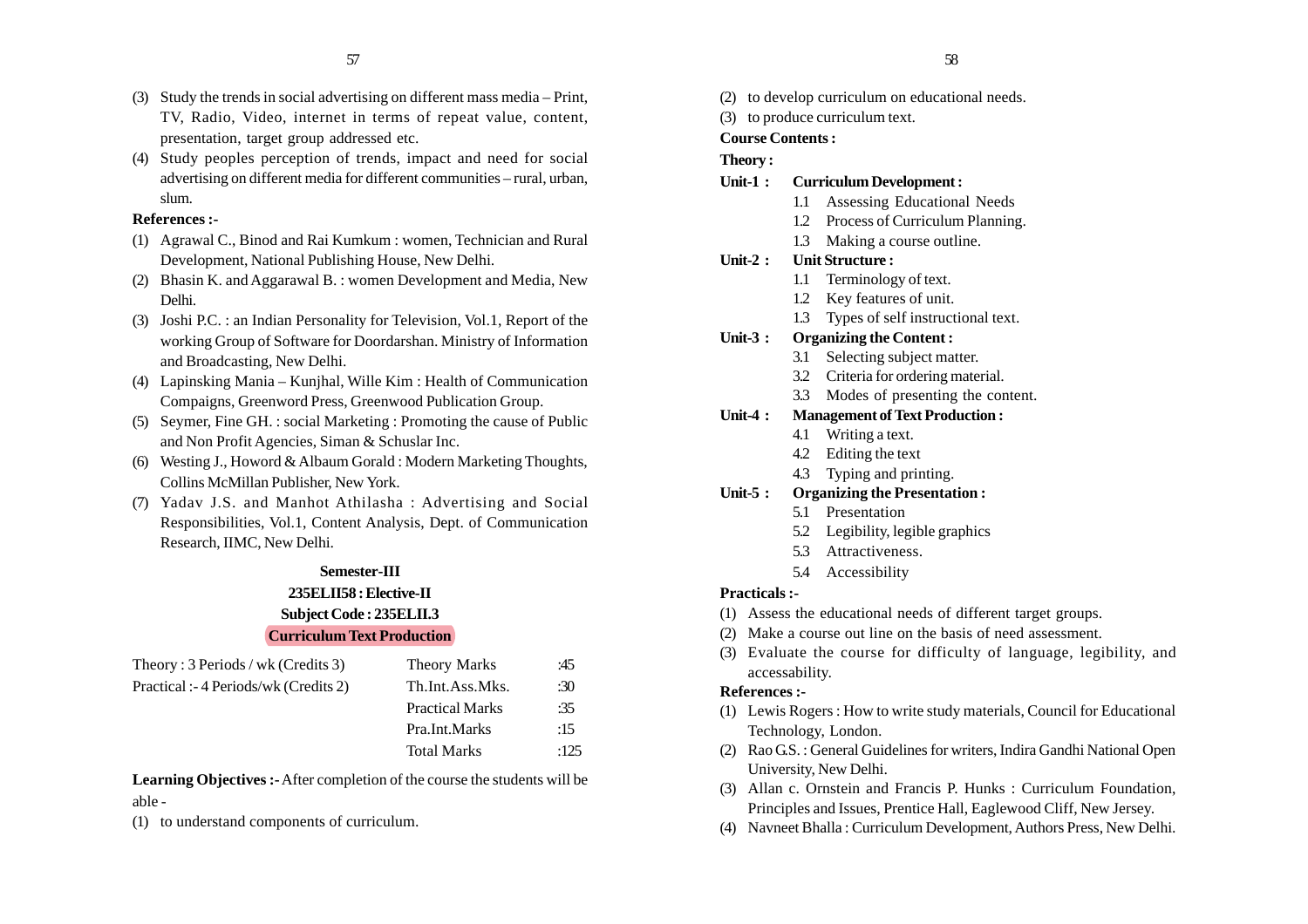- (5) Kelly A.V. : the Curriculum Theory and Practice 4e, Paul Chapman, London.
- (6) McNeil J. : curriculum : A Comprehensive Introduction  $(3<sup>rd</sup> Ed.)$ , MA : Little, Brown, Boston.

# **Semester-III**

# **235ELIII59 : Elective-III**

# **Subject Code : 235ELIII.1**

# **Community Health & Hygiene Education**

| Theory: $3$ Periods / wk (Credits 3) | <b>Theory Marks</b>    | :45    |
|--------------------------------------|------------------------|--------|
| Practical :-4 Periods/wk (Credits 2) | Th.Int.Ass.Mks.        | $-30$  |
|                                      | <b>Practical Marks</b> | : 35   |
|                                      | Pra.Int.Marks          | :15    |
|                                      | <b>Total Marks</b>     | $-125$ |
|                                      |                        |        |

**Learning Objectives :-** After completion of the course the students will be able-

- (1) to understand the concept of health and hygiene
- (2) to know the supportive services and programmes for community health management.

#### **Course Contents:**

#### **Theory:**

- **Unit-1 : Concept of Health and Hygiene :**
	- 1.1 Definition of health and hygiene
	- 1.2 Factors affecting health and hygiene
	- 1.3 Concept of community health, global health, health for all.

# **Unit-2 : Community Health and Hygiene : Needs and Problems**

- 2.1 Health and hygiene need related to sanitation and environment, protected water, personal hygiene and pollution control.
- 2.2 Health needs of special groups Women, infants, children, geriatric health.
- 2.3 Communicable and non communicable diseases, population problem and its impact.

# **Unit-3 : Health and Services :**

- 3.1 Health administrative set up Peripheral, state, nationalurban, rural, role of NGOs.
- 3.2 National and international Health Programmes, Child survival, safe motherhood reproductive and child health programme.
- 3.3 Health and hygiene information, education and communication.
- **Unit-4:** Ecology and Environment : Causes, effects and prevention of global warming, natural and man made disasters.

#### **Unit-5 : Health and Hygiene Education :**

- 5.1 Community health and education Tools and techniques.
- 5.2 Methods of education for personal hygiene.
- 5.3 Intervention of GOs and NGOs for health and hygiene.

#### **Practicals :-**

- (1) Seminar on related ropic.
- (2) Visit to health administrative set up at district level.
- (3) Develop an educational programme on any hygiene related issued. (Maintain reports of practicals)

- (1) Dutt R.R. : Primary Health Care Vol. 1-3, Gandhigram Institute of Rural Health and Family Welfare Trust – Ambathurai.
- (2) Manelkar R.K. : A Textbook of Community Health for ………… Publication, Mumbai.
- (3) Park K. : Essentials of Community Health Nursing, M/s Banarasidas Bhanot, Jabalpur.
- (4) Park K : Textbook of Preventive and Social Medicine, M/s Banarasidas Bhanot, Jabalpur.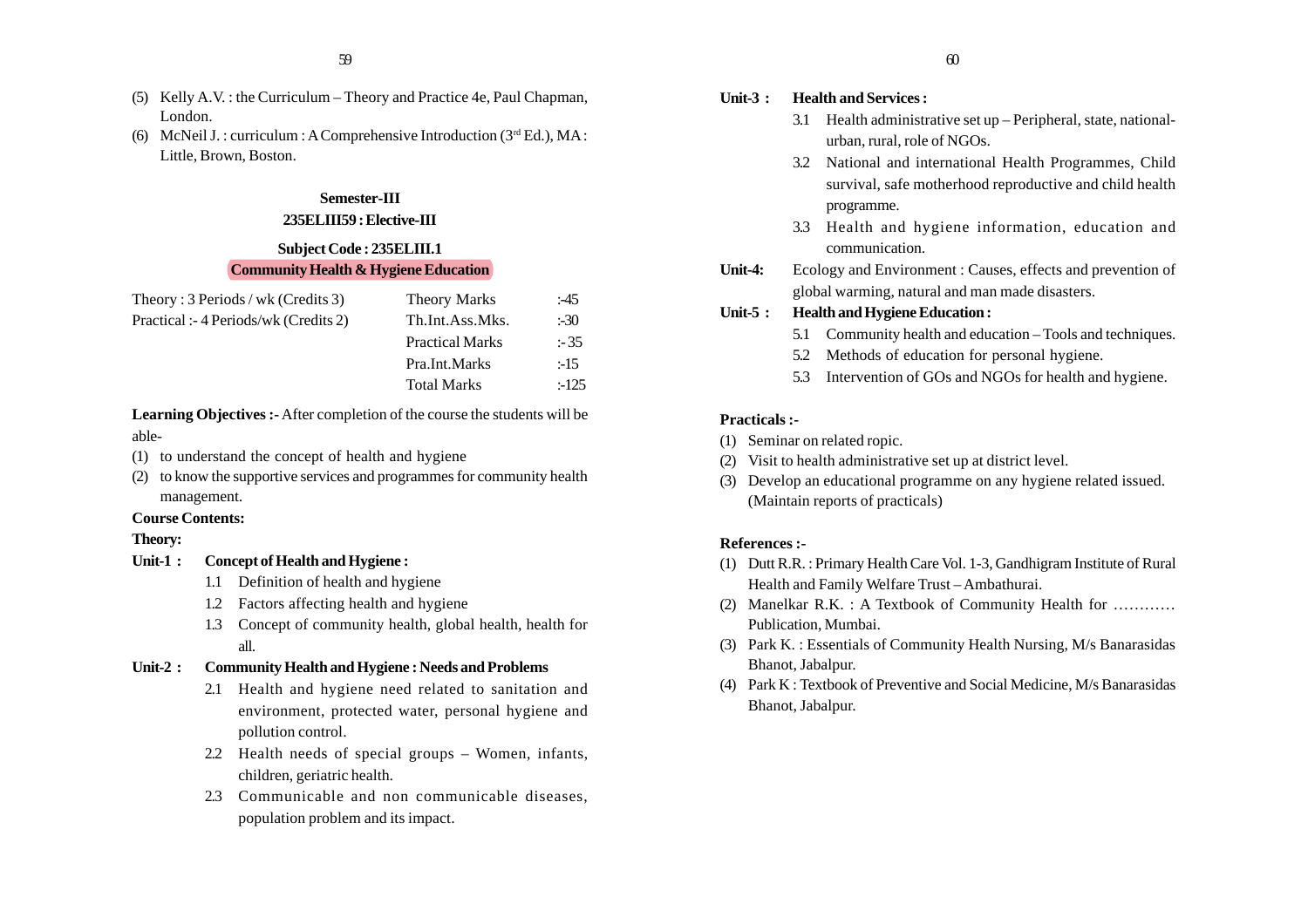# **235ELIII59 : Elective-III Subject Code : 235ELIII.2 Media Research and Evaluation**

| Theory: $3$ Periods / wk (Credits 3) | <b>Theory Marks</b>    | :45    |
|--------------------------------------|------------------------|--------|
| Practical :-4 Periods/wk (Credits 2) | Th.Int.Ass.Mks.        | $-30$  |
|                                      | <b>Practical Marks</b> | :35    |
|                                      | Pra.Int.Marks          | $-15$  |
|                                      | <b>Total Marks</b>     | $-125$ |

**Learning Objectives :-** After completion of the course the students will be able to-

- (1) understand need and scope of media research.
- (2) understand role of media in influencing people's lives
- (3) understand the different types of communication research and the applicability of different types for small and large group and mass media
- (4) create awareness about media research organizations and their role in influencing policies and programmes on different media

# **Course Contents:**

**Theory:**

#### **Unit-1 : Media research.**

- Need, rationale, scope and approaches
- Functions of media process of communication, message design for different types of media – small and large group and mass media

#### **Unit-2 : Communication research.**

- •Types of Communication research
- •need and application of each type of research
- •Need assessment research
- •Program design research
- Evaluation research
- Impact research

#### **Unit-3 : Tools, techniques and methodologies in media research**

- Tools, techniques, methodologies Direct, indirect, participatory
- Case studies, content analysis, surveys etc

#### **Unit-4 : Evaluations**

• Indices to evaluation of media

#### **Unit-5 : Implication on media research**

- Policies and programme implications of media research- Global, national and regional scenario
- Role of media advocacy

# **Practical:-**

- (1) Collect message communicated through various mass media
- (2) Prepare evaluation tools to study the various media
- (3) Evaluate collected messages for tools, techniques used while communicating
- (4) Study impact of media on society by conducting a survey in nearby locality

# **References:-**

- (1) Agrawal C., Binod and Rai Kumkum : women, Technician and Rural Development, National Publishing House, New Delhi.
- (2) Bhat S.C : Satellite invasion of India, IEMC, Delhi
- (3) Lapinsking Mania Kunjhal, Wille Kim: Health of Communication Campaigns, Green word Press, Greenwood Publication Group.
- (4) Latika Padgoanicav (ed) : the killing screen violence on TV and its impact on children, UNESCO, New Delhi
- (5) Wilbur, sehramm : Mass Media and national development; Stand ford university Press, California
- (6) Skomia H.J : Telivision and society on Inquest and agenda for improvement, McGraw hill

# **Semester-III**

#### **235ELIII59 : Elective-III**

# **Subject Code : 235ELIII.3**

# **Evaluation of Curriculum and Text**

Theory : 3 Periods / wk (Credits 3) Theory Marks :-45 Practical :- 4 Periods/wk (Credits 2) Th.Int.Ass.Mks. :-30

Practical Marks :- 35 Pra.Int.Marks :- 15 Total Marks :- 125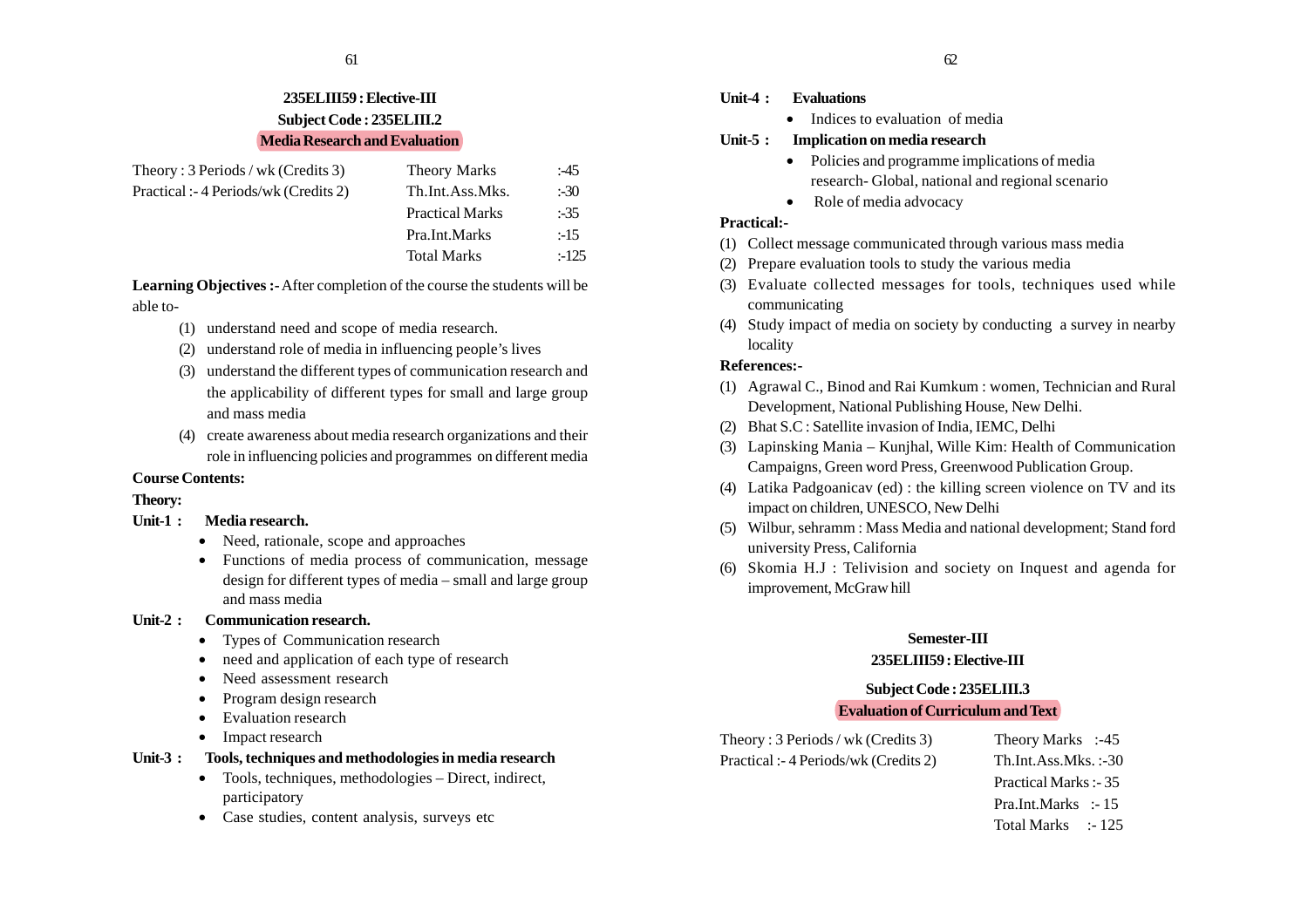**Learning Objectives :-** After completion of the course the students will be able -

- (1) to become aware about models of curriculum evaluation.
- (2) to evaluate curriculum and text effectively.

# **Course Contents:**

# **Theory:**

- **Unit-1 : Curriculum Evaluation :**
	- 1.1 Meaning and nature.
	- 1.2 Approaches to evaluation.
	- 1.3 Purpose of curriculum evaluation.

# **Unit-2 : Models of Evaluation :**

- 2.1 Metfesset-Michael Evaluation Model.
- 2.2 Stakes congruence Contingency model.
- 2.3 Stufflebeam's context, input, process product model.

# **Unit-3 : Methodological Issues of Evaluation :**

- 3.1 Nature and form of objectives.
- 3.2 Intended outcomes versus goal free evaluation
- 3.3 Norm referenced and criteria referenced measurement.

# **Unit-4 : Efficiency and Efficacy of Evaluation :**

- 4.1 Effective curriculum.
- 4.2 Assessing curriculum effectiveness.
- 4.3 Academic assessment and curriculum effectiveness.

# **Unit-5 : ICT Curriculum Development :**

- 5.1 Changing roles of teacher in classroom.
- 5.2 Barriers to technology integration.
- 5.3 Drawbacks of implementation.

# **Practicals :-**

- (1) Collect and study the various curriculum prepared for the various target group.
- (2) Use the appropriate model of evaluation for chosen curriculum.
- (3) Prepare the evaluation proforma for any curriculum used in life long learning.

# **References :-**

- (1) Alkin M.C. and F.S.Ellett : Evaluation Models : Development, in International Encyclopaedia of Education : Research and Studies Pergamon Press, Oxford, England.
- (2) Popham W.J. : Educational Evaluation, Prentice Hall.
- (3) Print M. : Curriculum Development and Design, Allen and Unwin, Sydney.
- (4) Tyler R.W. : Basic Principles of Curriculum and Instruction, University of Chicago Press, Chicago.
- (5) Navneet Bhalla : Curriculum Development, Authors Press, New Delhi.

# **Semester IV**

# **Subject Code : 245WE60 Writing Editing and Reporting for Mass Communication.**

| Theory: $3$ Periods / wk (Credits 3) | Theory Marks :-45       |
|--------------------------------------|-------------------------|
| Practical :-4 Periods/wk (Credits 2) | $Th.Int.Ass.Mks. := 30$ |

Pra.Int.Marks :- 50 Total Marks : 125

# **Objectives :** After completion of the course students will be enable-

# (1) to understand application of Mass Communication in development.

(2) to develop skill in production of material for Mass Communication.

# **Unit 1 : Mass Communication**

- •Concept and Role
- •Characteristics
- Classification of Mass Communication.

# **Unit 2 : Writing for Mass Communication**

- Principles of writing for Mass Communication
- •Structure and Forms of writing
- Writing for various Mass Media as audio and Video Communication.

# **Unit 3 : Editing**

- •Criteria for editing
- •Process of editing text

# **Unit 4 : Reporting**

- •Need and Importance
- •Techniques of reporting
- **Unit 5 : Network Communication**
	- •Concept, Need and Role
	- •Computer aided Communication
	- •Structuring programmes for computerised communication.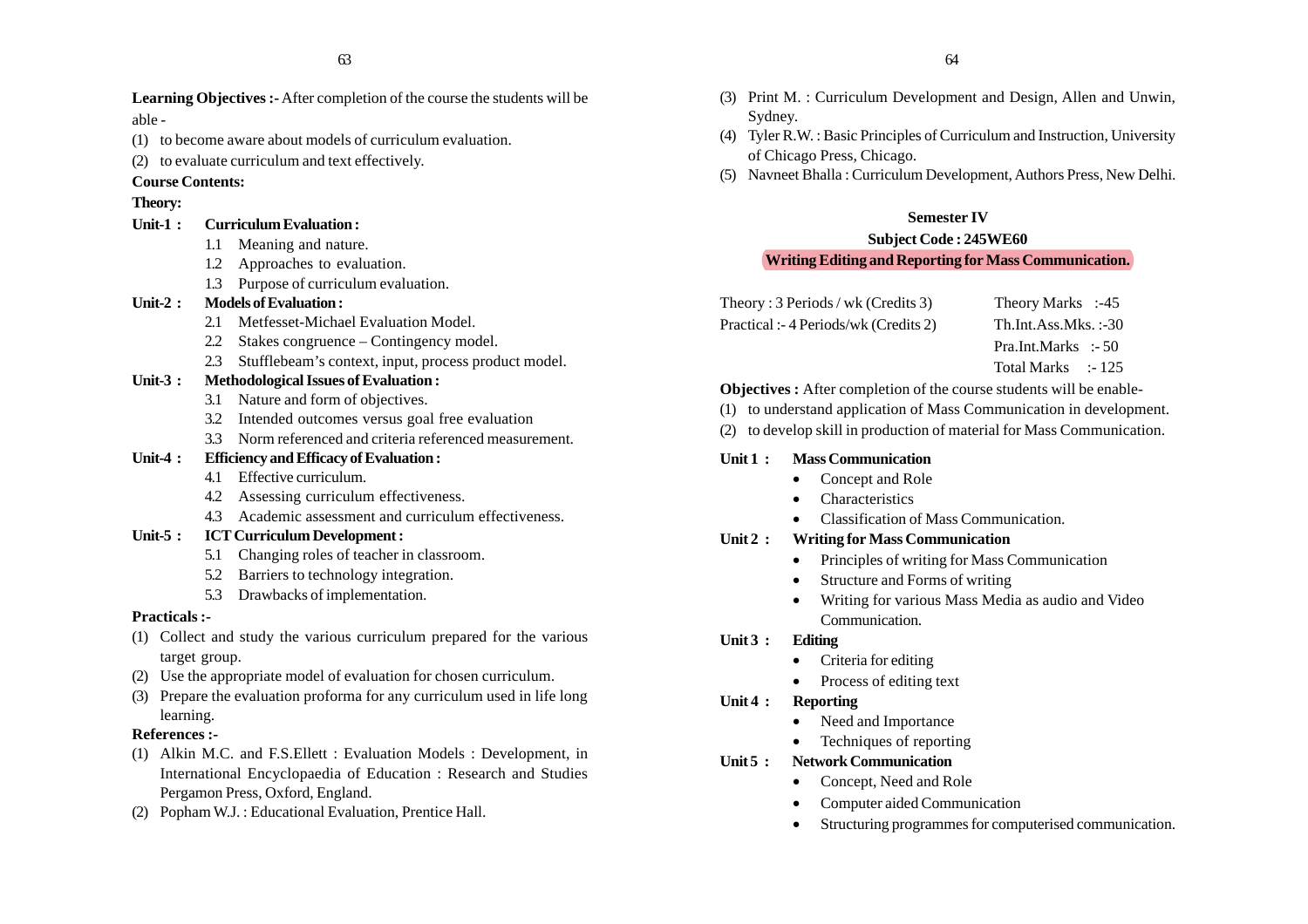#### **Practicals**

- 1. Evaluate published news story, feature articles, editorials and caption for style, form and language.
- 2. Write news story, feature article, editorial on any topic of your interest
- 3. Edit the prepared scripts for communication in news paper.
- 4. Prepare and production audio extension programme for communication.
- 5. Prepare and production computer aided visual programmes.
- 6. Visit to centre of mass communication

#### **References -**

- 1. Convergence Journalism : Writing and Reporting Across the Mews Media, Janet Kolodzy, Rowman and litle field
- 2. Visual Editing : A Graphic Guide for Journalists, Howard Finberg and Bruce Itale, Wodsworth.
- 3. Writing and Reporting News, Jerry Lanson, Mitchell Stephens Oxford University Press.
- 4. Communication for Development in Third World : Theory and Practice, sage Publications; New Delhi.

#### **Semester IV**

# **Subject Code : 245CT61 Current Trends and Issues in Extension and Communication**

| Theory: $3$ Periods / wk (Credits 3) | <b>Theory Marks</b> | :45    |
|--------------------------------------|---------------------|--------|
| Practical :-4 Periods/wk (Credits 2) | Th.Int.Ass.Mks.     | $-30$  |
|                                      | Pra.Int.Marks       | $-50$  |
|                                      | <b>Total Marks</b>  | $-125$ |

**Objective -** After completing the course students will be able -

- (1) to create awareness regarding current trends, issues and researches in various aspects of communication and extension.
- (2) to sensitize students regarding emerging areas of studies and research needs for communication and extension.
- **Unit 1 :** 1.1 Concept of standard of living of people.
	- 1.2 Indicators of standard of living of the people in developed and developing country.
	- 1.3 Recent standards of living.

#### **Unit 2 : Models of Extension**

- 2.1 Technology Innovation transfer model.
- 2.2 Social Education Model.
- 2.3 Indigenization model.
- 2.4 Social action model.
- 2.5 Empowerment / participation model.
- Unit 3 : 3.1 Current methodologies in extension .
	- 3.2 Current evaluation techniques used in extension.
	- 3.3 Holistic approach for development.
- **Unit 4 :** 4.1 Current trends in life long learning.
	- 4.2 Current trends and researches on effective use of mass media.
	- 4.3 Media and cyber extension management.
- **Unit 5 :** 5.1 Sustainable technologies for women and family.
	- 5.2 Current trends in communication and extension techniques.
		- 5**.**3 Need of research in communication and extension.

# **Practicals :-**

- (1) Seminar on related topics.
- (2) Study current trends, issues and researches in communication and extension by current reading, surveys, use of internet. Prepare report.
- (3) Presentations on various assigned topics by using current communication and extension methods.

- (1) The Indian Journal of Home Science.
- (2) Journal of Extension, Accessible on http://www.joe.org
- (3) Christoplos Ian : Poverty, Pluvalism and Extension Practice, IIED, Gate Keeper Series No.64.
- (4) Purcel D.L. and Anderson J.R. : Agricultural Extension and Research : Achievements and Problems in National Systems, Washington D.C., World Banks report.